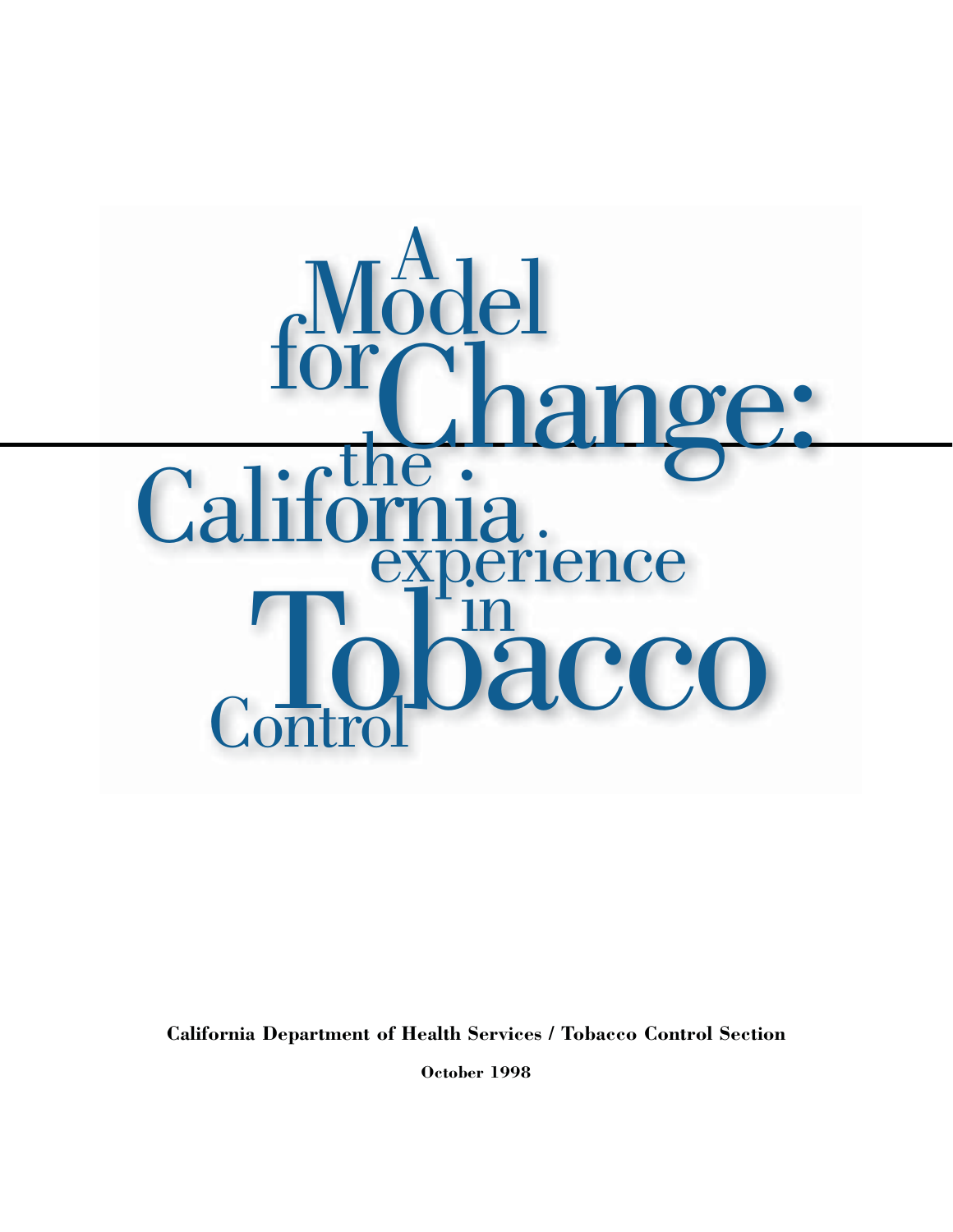#### **TOBACCO CONTROL SECTION**

California Department of Health Services P.O. Box 942732, MS #555 Sacramento, California 94234-7320

This document was prepared in response to an invitation to participate in the National Tobacco Conference in October of 1998 in St. Paul, Minnesota. The Tobacco Control Section of the California Department of Health Services was asked by the U.S. Centers for Disease Control and Prevention and the National Cancer Institute, to participate in a series of panel discussions on "How to Develop and Manage a Statewide Tobacco Control Program at Varying Levels of Funding."

This document is a free-standing adjunct to this presentation, and is intended for no other purpose.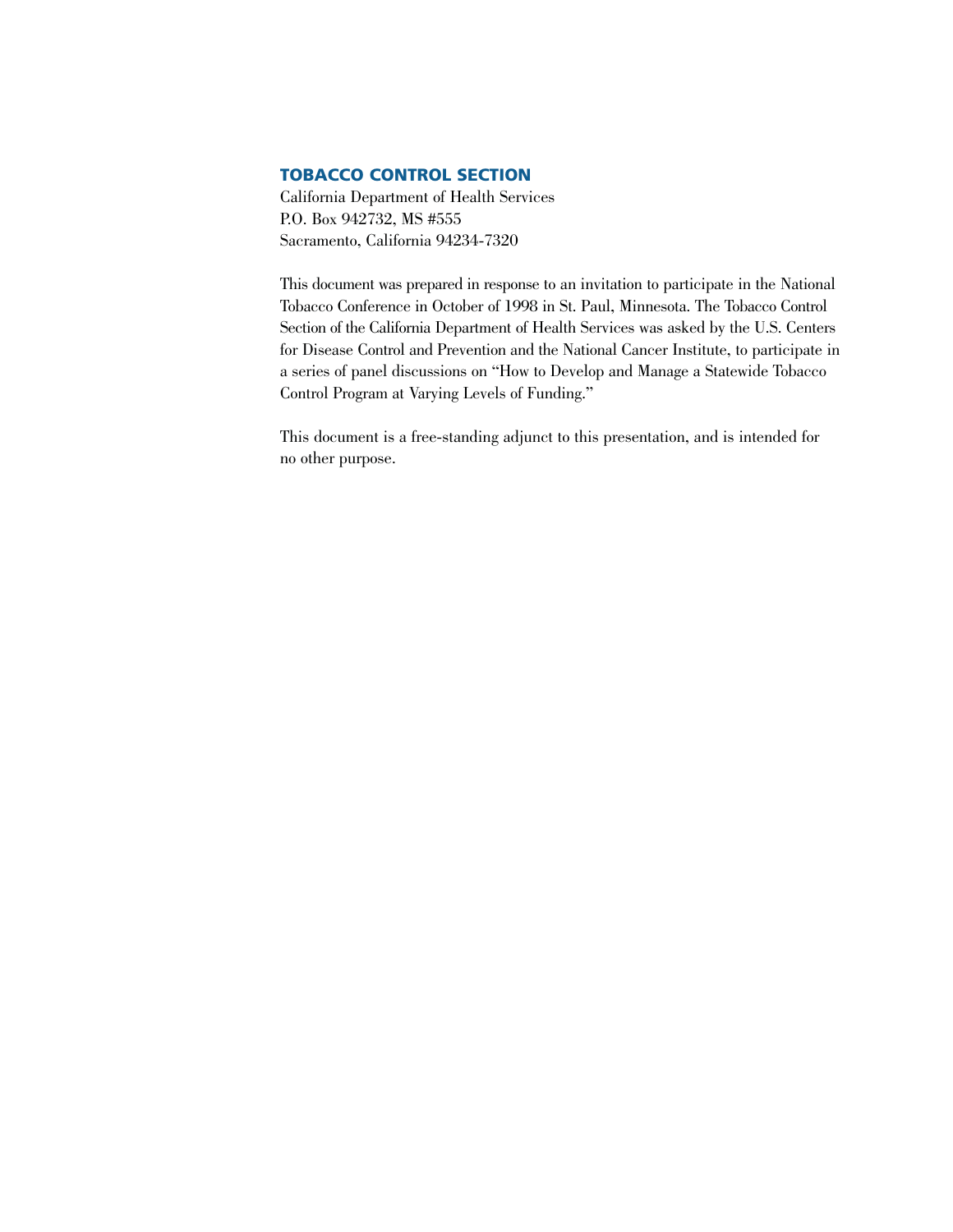## **CONTENTS**

| 1  |
|----|
| 3  |
| 5  |
| 10 |
| 13 |
| 14 |
| 14 |
| 17 |
| 21 |
| 21 |
| 23 |
| 26 |
| 27 |
| 28 |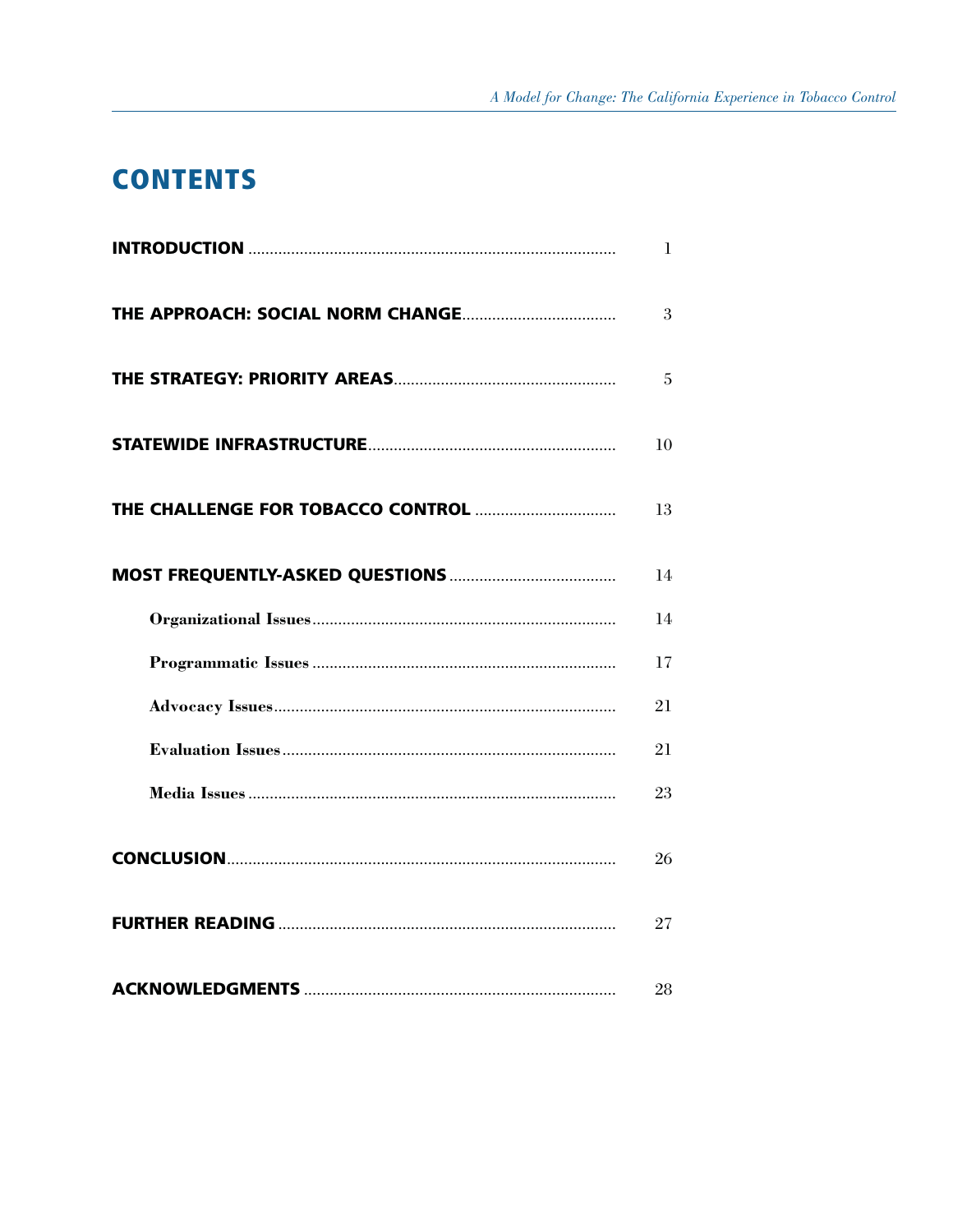**INTRODUCTION**<br>Thanks to the passage of a 1988<br>of California has operated a \$9<br>control program for over eight yea<br>one-third of the funds goes for Thanks to the passage of a 1988 ballot initiative, the State of California has operated a \$90 million per year tobacco control program for over eight years. By legislative mandate, one-third of the funds goes for school-based tobacco-use prevention education activities, and two-thirds supports a comprehensive anti-tobacco health education effort comprised of local programs, a statewide media campaign, and surveillance and evaluation.

> During these eight years, California has learned a great deal about what works in tobacco control, from building an infrastructure that promotes good communication among a vast network of local, regional, and statewide programs —including a hard-hitting media campaign designed to shift public opinion to maintaining rigorous quality-control mechanisms. While California is a large and complex state and enjoys an unusually generous tobacco control budget, its strategic change principles are applicable to any state regardless of the fiscal resources that are available. This document is intended to share with other states what California has learned about tobacco control.<sup>1</sup>

> More than anything else, the California experience shows that it is difficult but not impossible to succeed against a force as rich and powerful as the tobacco industry.

Although the California Tobacco Control Program has frequently faced overwhelming challenges, it has nevertheless had an enormous impact. Per capita cigarette consumption has declined by over 40 percent, from 121.7 packs in 1988 to 70.9 packs in 1997. Virtually all places of indoor employment, including restaurants and bars, are now smoke free; 64 percent of all homes enforce a voluntary smoking ban; and 87 percent of all children and adolescents are protected from secondhand smoke in their homes. The illegal sale of tobacco products to minors declined from 52 percent in 1994 to 13 percent in 1998. California voters strongly support substantial increases in the taxes on tobacco products, and more and more California cities and counties are passing ordinances regulating tobacco advertising and sales.

*In 1991 the Tobacco Institute concluded that "The environment for the sale and use of tobacco products in California continues to deteriorate. And because California serves as a bellwether state, tobaccorelated steps taken there often find their way into other states."* 



*<sup>1</sup> For readers who want detailed information about the California Tobacco Control Program, there are references listed in the section, Further Reading. For example, the May 1998 issue of* Media Update *contains a graphic history of key events of the program, from November 1988 when Proposition 99 was approved by voters, through the events of the spring of 1998.*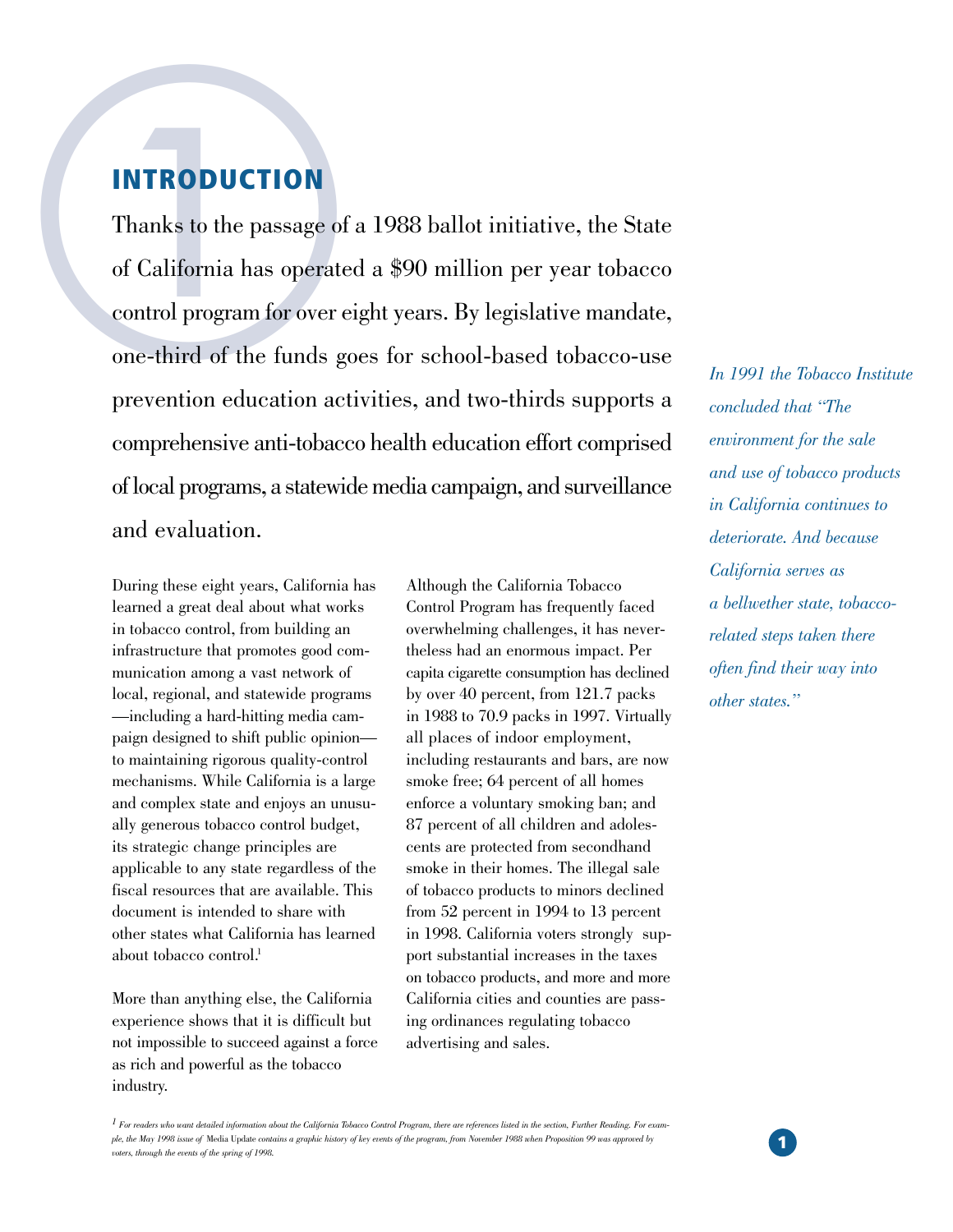## **2**

Most reassuring of all, recently disclosed tobacco industry documents state that the "environment for the sale and use of tobacco products in California continues to deteriorate," that California's anti-tobacco program "enjoys a high rate of awareness and appears to be having the intended effect on smoking attitudes," that advertisements which portrayed

the industry unfavorably were "among favorite ads for most respondents" and were "generally seen as believable, even among many smokers" (Minnesota case document no. 2023012755).

Here is what California's Tobacco Control Program did to earn those comments.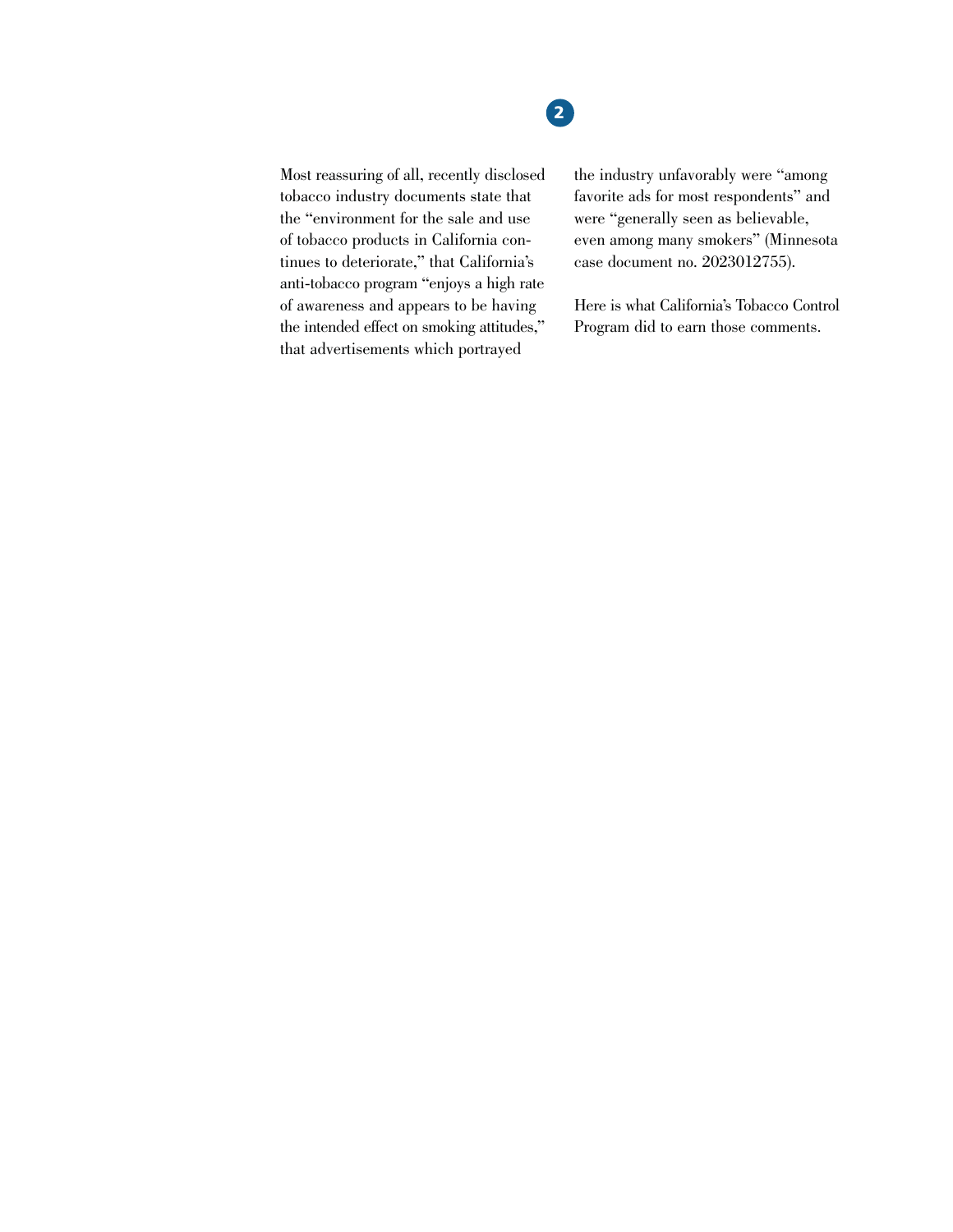**THE APPROACH: SOCIAL NORM CHANGE**<br>The California experience demonstrates that a comprehensive<br>approach designed to change social norms has a much<br>greater impact than a frontal attack designed to market<br>cessation services The California experience demonstrates that a comprehensive approach designed to change social norms has a much greater impact than a frontal attack designed to market cessation services directly to tobacco users. The goal of this "social norm change" approach is to indirectly influence current and potential future tobacco users by creating a social milieu and legal climate in which tobacco becomes less desirable, less acceptable, and less accessible.

> The social norm change model is based on the fact that the thoughts, values, mores, and actions of individuals are tempered by their community. Shared assumptions, or norms of appropriate behavior, are reflected in everything from laws to subtle questions of etiquette all are manifestations of the prevailing social values within a community. This conditioning influence of society on the individual is as great for behaviors and attitudes related to tobacco as it is for any other human behavior. Normative social attitudes (social norms) change over time according to the evolution of events in communities, and also as a result of intentional human intervention.

The California Tobacco Control Program has sought to change the broad social norms around using tobacco—to push tobacco use out of the charmed circle of normal, desirable practice to being an abnormal practice; in short, to denormalize smoking and other tobacco

use.2 Such an effort must engage everyone, non-smokers as well as smokers. Evaluation results indicate that this approach is working in California: people are smoking less and more people are protected from exposure to secondhand smoke.

The durability, depth, and breadth of the change are major strengths of denormalization. Although social norm change requires time as well as an unflagging and comprehensive effort, it endures and affects every member of society, including youth. Although the strategy is effective with youth as well as adults, it is adults that control and have the power to influence the community's social norms. Kids are indoctrinated into, and inherit, their community.

Teens are initially attracted to smoking and other forms of tobacco use because they suggest adult independence, sexiness, and glamour. In spite of a growing

*A comprehensive approach designed to change social norms is more effective in reducing tobacco use than focusing on individuals who smoke.* 

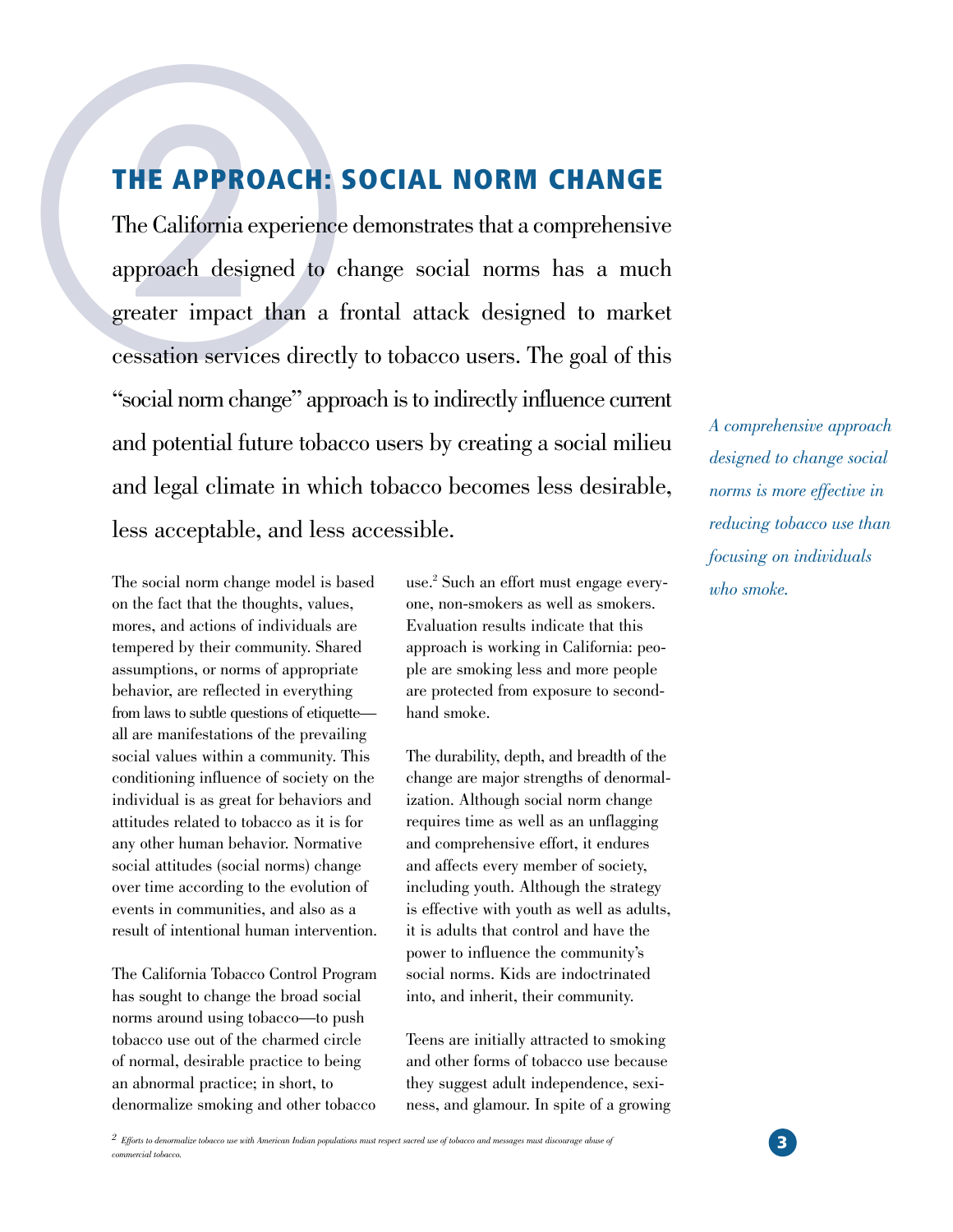*Change in the social environment of local communities must come from the grass-roots level up, not mandated from the top.* 

### anti-tobacco mood across the nation, youth still see too many adults smoking in their daily lives and in the media. There are still too many societal cues telling them that tobacco use is desirable. Social norms have not changed enough to contain tobacco use to a shrinking pool of aging, hardcore users. To achieve that level of social change, more must be done to stop the tremendous machinery of influence mounted by the tobacco industry to addict young people.

Because youth smoking has increased in recent years, it is tempting to focus tobacco control efforts primarily on youth. However, this is not the answer. In keeping with the social norm change model, the "next generation" cannot be saved without changing the generations who have already reached adulthood. Youth smoking will decline when more adults stop smoking, and when adults take action to:

- de-glamorize tobacco use;
- establish well-funded, comprehensive tobacco control programs that denormalize tobacco use;

## **4**

- pass tobacco tax increases;
- bar the tobacco industry from spending billions of dollars a year trying to addict anyone, regardless of age;
- strictly regulate tobacco production, manufacturing, marketing, and sales.

Durable social norm change occurs through shifts in the social environment of local communities, at the grass roots level. The impetus for change must come from the bottom up, not the top down. The process of initiating, adopting and implementing policy change in a community builds capacity at the local level. For example, without the previous passage of more than a hundred clean air ordinances in cities and counties across the state, California's Smokefree Indoor Workplace Law would probably never have been enacted, or if it had, it would not have been observed or enforced. Program interventions must therefore be designed primarily to facilitate change at the community level.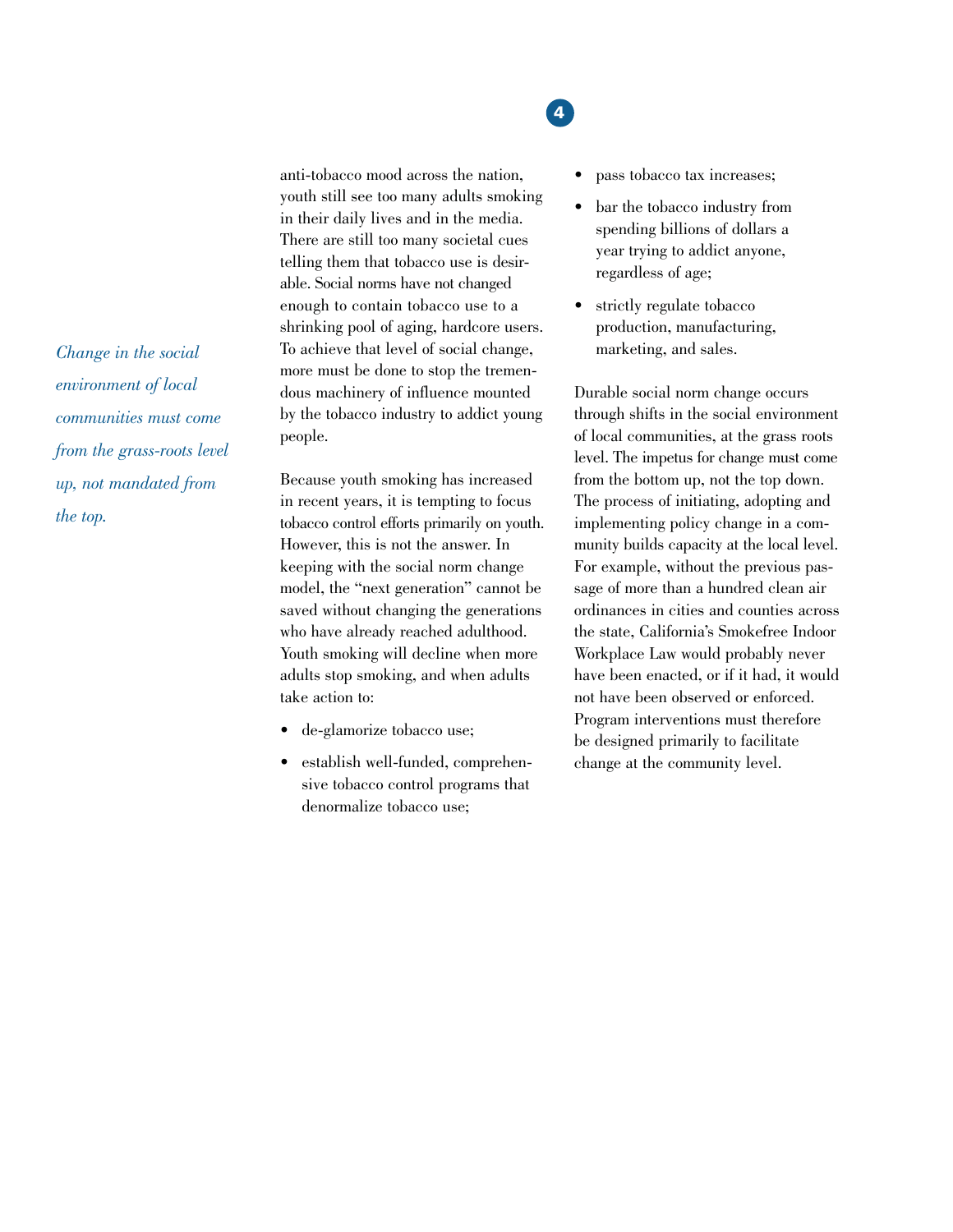## **THE STRATEGY: PRIORITY AREAS**

THE STRATEGY: PRIORITY AREAS<br>In 1989, the California Tobacco Control Program began<br>with a comprehensive framework based on the National<br>Cancer Institute's (NCI) "Standards for Comprehensive<br>Smoking Prevention and Control" Smoking Prevention and Control" and a focus on community norm change strategies that was mandated by California's In 1989, the California Tobacco Control Program began with a comprehensive framework based on the National enabling legislation.

The NCI "Standards" recommended policy, media, and program interventions using community coalitions in a comprehensive, multiple channel, multiple target approach. The "Standards" provided a scientific base for the Program and a rationale for its direction and the type of interventions it implemented. It was invaluable to the Program in responding to questions from the state legislature. However, before the California experiment, these "Standards" had not undergone the weathering of a rigorous field test. They needed to be interpreted and to undergo the trial of experience.

At the outset, thanks to the genius of an advertising man named Paul Keye, one other very important feature of the Program was added: a direct and uncompromising effort to expose the tobacco industry as a very powerful, deceptive, and dangerous enemy of the public's health. The Program made the tobacco industry's predatory marketing to youth and its deceitful denials of the addictive and destructive nature of its products a public issue that needed to be addressed. This was the first recorded instance of a major government agency taking a strong anti-industry stance against this

behemoth, and shedding much-needed light on the industry's overt, covert, and ubiquitous influence throughout the public and private sectors of American society.

As it turned out, this anti-industry thrust helped the Program's policy advocacy efforts, especially in the area of secondhand smoke. Blame was shifted onto the tobacco industry, where it belongs, and smokers were cast as the victims of the industry rather than villains. As a result of identifying a common enemy, new coalitions were born, partnerships emerged, and in little more than a year the anti-tobacco movement in California transcended the Tobacco Control Program. By 1993, over 120 new local clean air ordinances in communities across the state were adopted. The struggle for passage of these ordinances brought the tobacco industry out into the open to fight and be exposed in community after community.

In 1993, the California Program revised its priorities in an effort to tighten and sharpen its focus. In part, this was done to maximize Program impact under the reduced funding expected the following

*From the outset, California's Tobacco Control Program made a direct and uncompromising attack on the deceptive, predatory and deadly practices of the tobacco business.*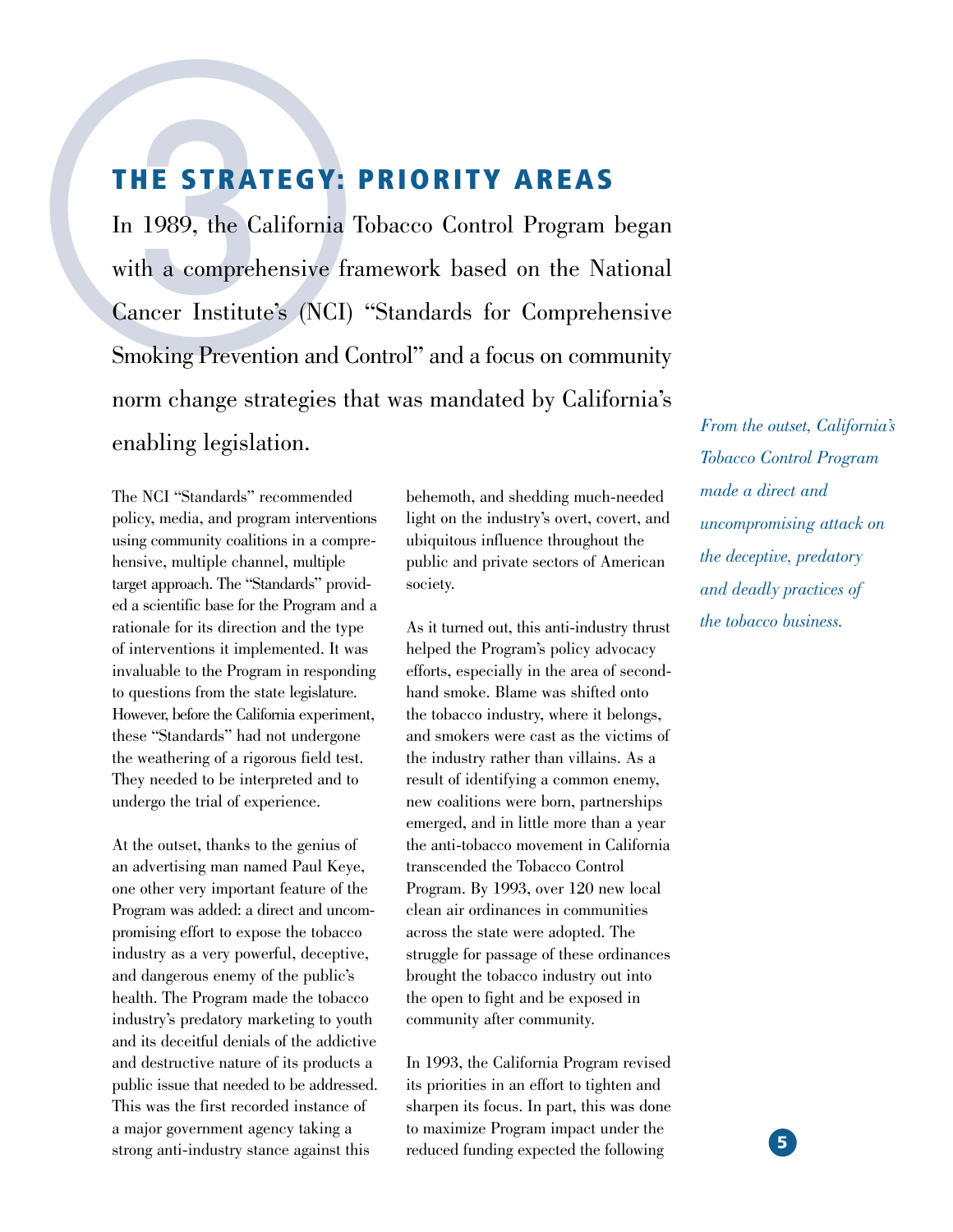### year. Program participants and allies provided input in the planning process. It was felt that concentration on a simple menu of prioritized themes would improve the coordination of efforts across the state and among the various components of the Program's comprehensive efforts, especially between local program activities and the statewide media campaign. Moreover, evaluation data indicated that the Program's heavy early investment in cessation services had produced disappointing results. Therefore, the Program decided to reduce its support of cessation services and de-emphasize such process considerations as target groups and delivery channels.

Four broad priority areas, or policy themes, were established for use in program planning and funding decisions. These priority areas act together to change social norms around tobacco use:

- protecting people from exposure to secondhand tobacco smoke;
- revealing and countering tobacco industry influence;
- reducing youth access to tobacco products;
- providing cessation services.

Here is the rationale for these priority areas and their relative emphases.

**Eliminate exposure to secondhand smoke.** Secondhand tobacco smoke is the Achilles heel of the tobacco industry. Long recognized as an annoying irritant, secondhand smoke is now known to contain hundreds of toxic agents that cause more than 50,000 deaths a year in this country from heart disease,

cancer, and various respiratory diseases. In addition, secondhand smoke has been found to seriously hamper respiratory function and pulmonary development in children, annually causing hundreds of thousands of cases of pneumonia, bronchitis, asthma, and middle ear infections, as well as sudden infant death syndrome (SIDS).

Because of the strong evidence of the harmfulness of secondhand smoke, there is a growing and often untapped potential for community support for restricting the places smoking may take place. Such restrictions reduce smoking by making it less convenient and by eliminating social settings where it is acceptable. Moreover, smokers who disregard the effects of smoking on their own health become concerned and begin to progress toward quitting when they understand that their smoke is harming their families and friends.

For these reasons, California recommends that tobacco control programs and coalitions place heavy emphasis on promoting laws and voluntary policies that protect children and adults from exposure to secondhand smoke.

Within this priority area, California stresses the promotion of local ordinances that limit where people may smoke, promotes policies to restrict smoking in outdoor stadiums and amusement parks, and encourages the voluntary adoption of smoke-free home and car policies. Local and regional coalitions work independent of the Program to oppose state legislation that would preempt the prerogative of local governments to pass clean indoor air laws stronger than the state law.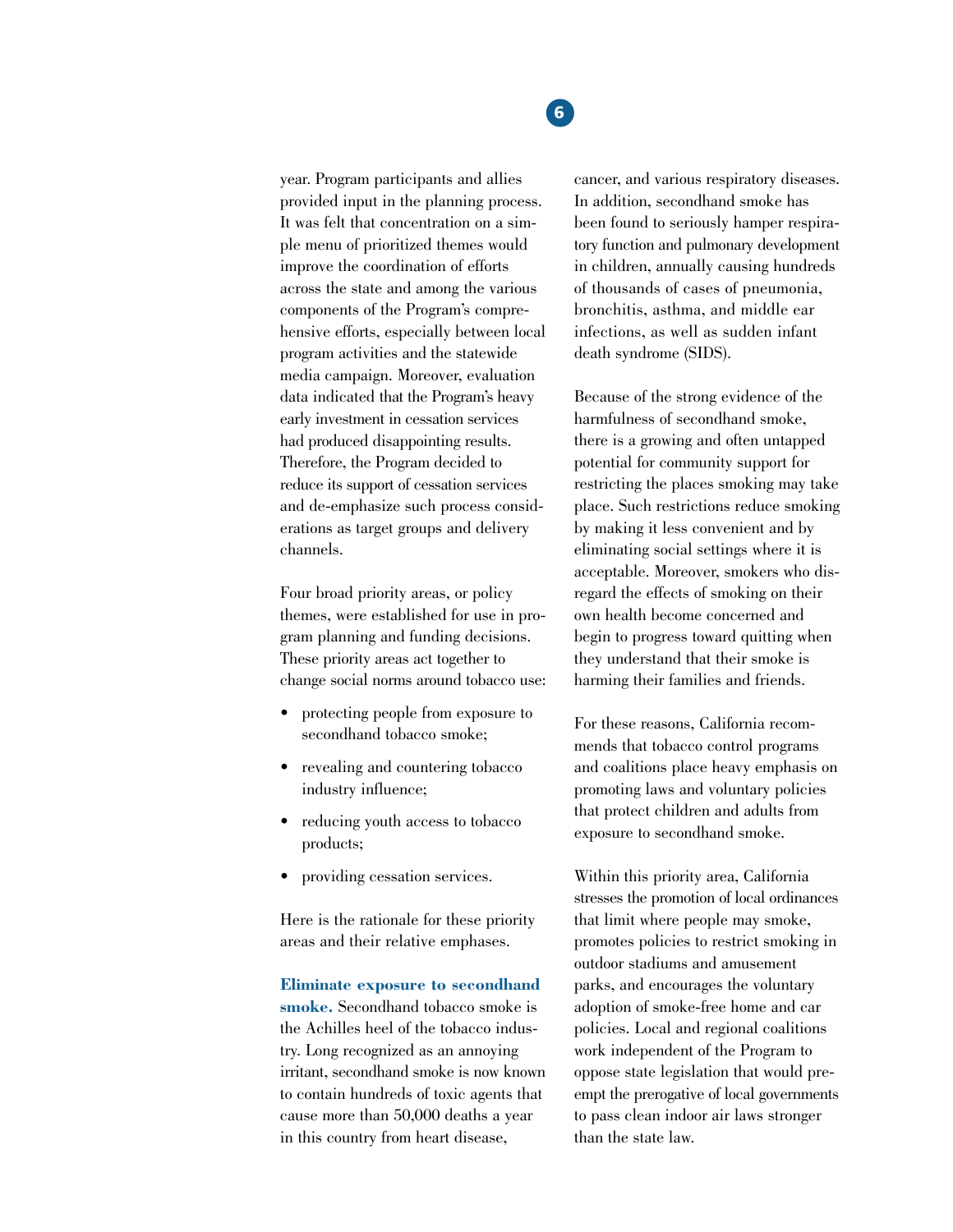#### **THE CALIFORNIA SMOKEFREE INDOOR WORKPLACE LAW**

Starting in 1990 with the City of Lodi, an accelerating proliferation of city and county clean indoor air ordinances swept across California in response to Program and local coalition activities. Community after community raised the issue and experienced what the Program's media campaign termed "the invasion of the tobacco people." These struggles were highly educational, the process proved healthy for local tobacco control and capacity building, and in 1994 a state law was passed prohibiting smoking in most California workplaces. At that point, when California communities were receptive, the Program began to emphasize the effective implementation of the new law and to promote other local policies that would close the loopholes in the state law.

One notable exception to California's 1994 Smokefree Indoor Workplace Law was a two-year postponement of the smokefree requirement for bars and gaming clubs. This was particularly objectionable because it permitted smoking in the bars of restaurant-bar combinations. After one single-year extension was enacted by the state legislature and subsequent efforts by the anti-tobacco constituency to fight off numerous attempts to pass yet another extension, the bars and gaming clubs exception expired on January 1, 1998, and smoking in California bars became illegal.

The challenge then became to implement the new smokefree bar law, and to avert a damaging reversal that could weaken the entire Smokefree Indoor Workplace Law. The Tobacco Control Program emphasized education of the public and the barrestaurant industry. Ads showed bartenders and waitresses asking for protection from secondhand smoke where they work. Local programs made educational visits to bars. Packets of information and local training sessions were provided to both bar owners and local code enforcers across the state. Despite a multi-million dollar tobacco-industry public relations campaign to provoke bar owners to resist and disobey the law, the anti-tobacco constituency succeeded in thwarting efforts in the legislature to revoke the law during its difficult first year. Recent opinion polls show that the law is widely supported by the general public and bar-goers in California.

#### **Counter pro-tobacco influences.** though it is fully aware that tobacco,

vasive influence in the communities of people each year in this country. For every state in the nation. As the sole profit, the industry has stooped to many promoter of tobacco sales and addiction unconscionable business practices disto tobacco, the tobacco industry is closed in industry documents made responsible for the disease and death public as a result of recent litigation. its products wreak. No products kill more people, and no products are more The tobacco industry is not just fighting profitable. To maximize and continue to for the legal right to go on selling addicreap these profits, the tobacco industry tive and lethal consumer products persists in promoting its products even without additional regulation or taxation.

The tobacco industry maintains a per- used as intended, kills half a million

*For profit, the industry invests billions of dollars in public relations and product advertising and promotions to maintain the social acceptability of its products and their use. For profit, it makes generous campaign contributions, lobbies lawmakers to prevent meaningful regulation of tobacco, sponsors community events and cultural and entertainment activities, and donates to philanthropic causes. For profit, it aggressively markets its products to youth, secures child-view-level placement of its products in retail stores close to schools, distributes Trojan horse tobacco educational materials to schools and parents, and pays for the main characters in movies to smoke.* 

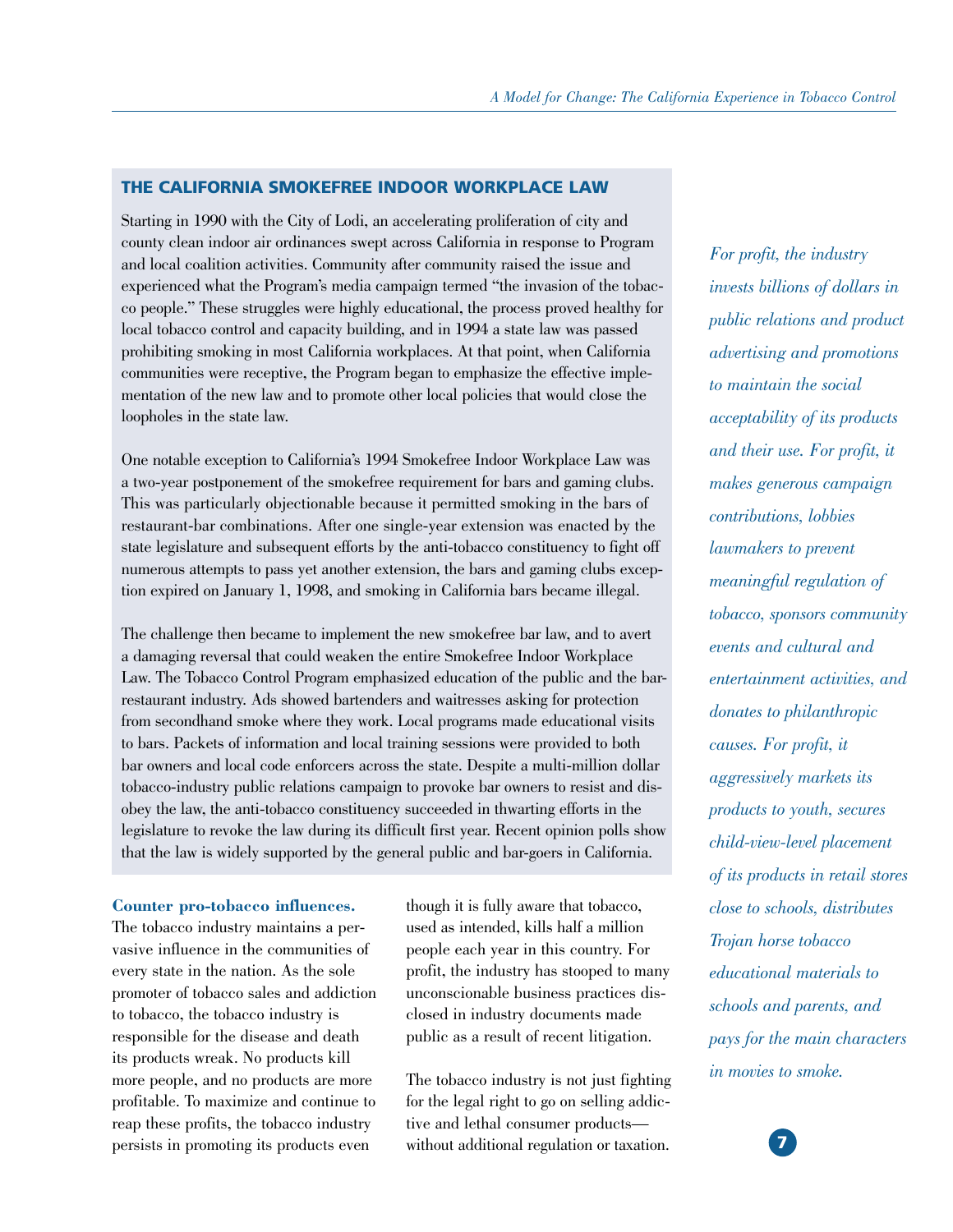*Relatively few teens actually purchase cigarettes. In response to a 1996 survey, only 16 percent of teens (12 to 17 years of age) who had ever smoked said they bought their own cigarettes. About 58 percent said others gave them their cigarettes; 20 percent said others bought their cigarettes for them; and 5 percent admitted to taking cigarettes from friends, family, or stores without permission. These numbers suggest the need to address the problem of social sources of tobacco and the potential usefulness of adult role modeling.* 

### **OPERATION STOREFRONT**

The Tobacco Control Program developed the *Operation Storefront* campaign in 1994 to stem the proliferation of tobacco advertising and promotion at the community level. Youth and adult volunteers with Operation Storefront documented point-of-purchase advertising and promotions in 52 counties; the survey results were released in 13 simultaneous press conferences around the state. Afterwards, community readiness and resources to address the problem of tobacco advertising were assessed. Operation Storefront participants then created community action plans to mobilize their communities to limit exposure to tobacco advertising and promotion. Nineteen agencies participated in an evaluation, and case studies of communities that used different approaches were developed.

It is also fighting to maintain the public's indifference to the fact that this is what it is doing. A tobacco control program should strenuously counter these efforts; it must point a finger, cite wrongs, and name names. It is no exaggeration to say that the current national debate and aggressive stance against the tobacco industry, in the courts and elsewhere, would not have come about without such efforts by numerous local and national organizations and by states such as California and Massachusetts.

Within this priority area, the California media campaign frames the issues while local programs act to counter the industry's influence. Programs identify and describe the industry's areas and tactics of influence to the public and community opinion leaders, and support efforts to block or restrict specific industry activities. California recently added a technical assistance legal center to its program to educate local communities in how others have successfully restricted tobacco advertising, and to answer questions about various tobacco sales issues.

**Reduce availability of tobacco to youth.** Reducing illegal sales of tobacco products to minors is a strategy that all states, including California, have pursued to some degree because of the Synar Amendment. This priority area also encompasses efforts to cut off the social sources that minors depend on to get tobacco products. Interventions designed to stress the importance of keeping tobacco products out of the hands of kids should be targeted to adults and youth.

California's experience indicates that while this priority area serves to communicate the seriousness of the tobacco problem to the public, it is less important as a strategy for reducing teen tobacco use (since there is little if any evidence that lowering illegal sales to minors results in lowering use). This area should have a lower priority than eliminating exposure to secondhand smoke, and countering pro-tobacco influences.

**Cessation**. Smoking cessation is a complex, often extended process. It starts with an individual beginning to consider trying to quit and proceeds to (in most cases) repeated quit attempts until successful. (California's first television cessation ad underscored this philosophy with its tag: "Quitting takes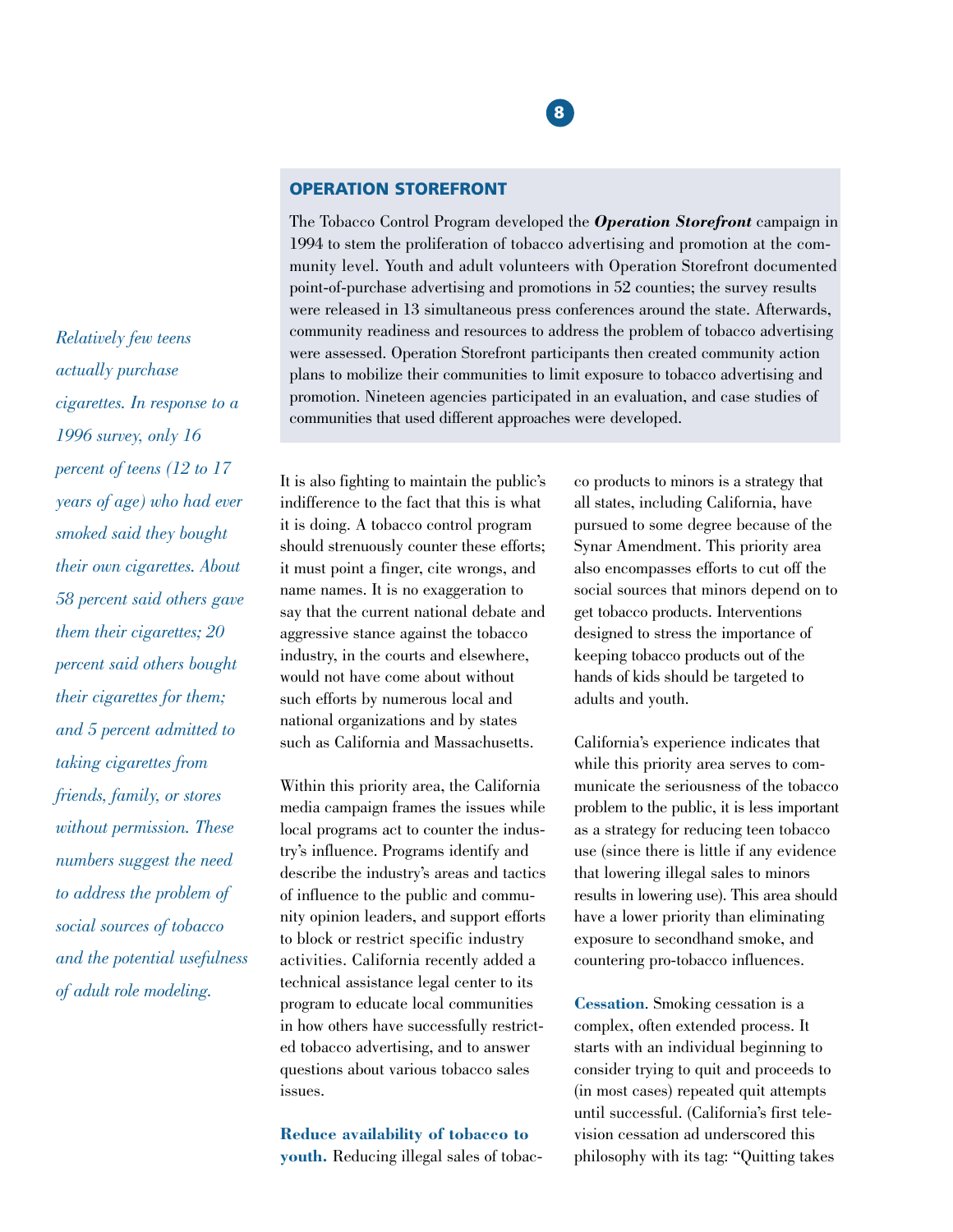**9** 

practice.") The vast majority of smokers say they want to quit, but they vary widely in how much they really mean it.

As social norms shift away from the acceptability of smoking, they influence the level of motivation to quit across the entire population of smokers, and more smokers make quit attempts on their own. In this model, cessation is the outcome rather than the intervention. In California, 90 percent of former smokers quit on their own without any assistance. This population-based approach to cessation is far more cost effective and much less labor intensive than providing cessation assistance services to individuals.

#### **CALIFORNIA HELPLINE**

California's Tobacco Control Program funds a statewide toll-free cessation Helpline which assists adult and teen smokers, as well as those using chew tobacco, with general information, referrals and self-help kits. Extended counseling for those needing more assistance is also available. The Helpline provides for non-English speaking populations.

California is careful—and other states should also be—about how much of the program's resources are dedicated to providing cessation assistance services, especially in the form of individual or class counseling and the use of nicotine replacement therapies. These are extremely costly to provide, and can easily eat up available program funds without making much of an impact on tobacco consumption or prevalence.

The California Program incorporates these priorities into what continues to be a comprehensive, multiple intervention, multiple channel program very much in accord with the NCI "Standards." Media and local programs sound common themes to maximize their synergistic effect. Local coalitions continue to ensure that program messages and interventions are relevant to local groups, and to act as an embedded anti-tobacco presence in the decision-making fabric of communities across the state.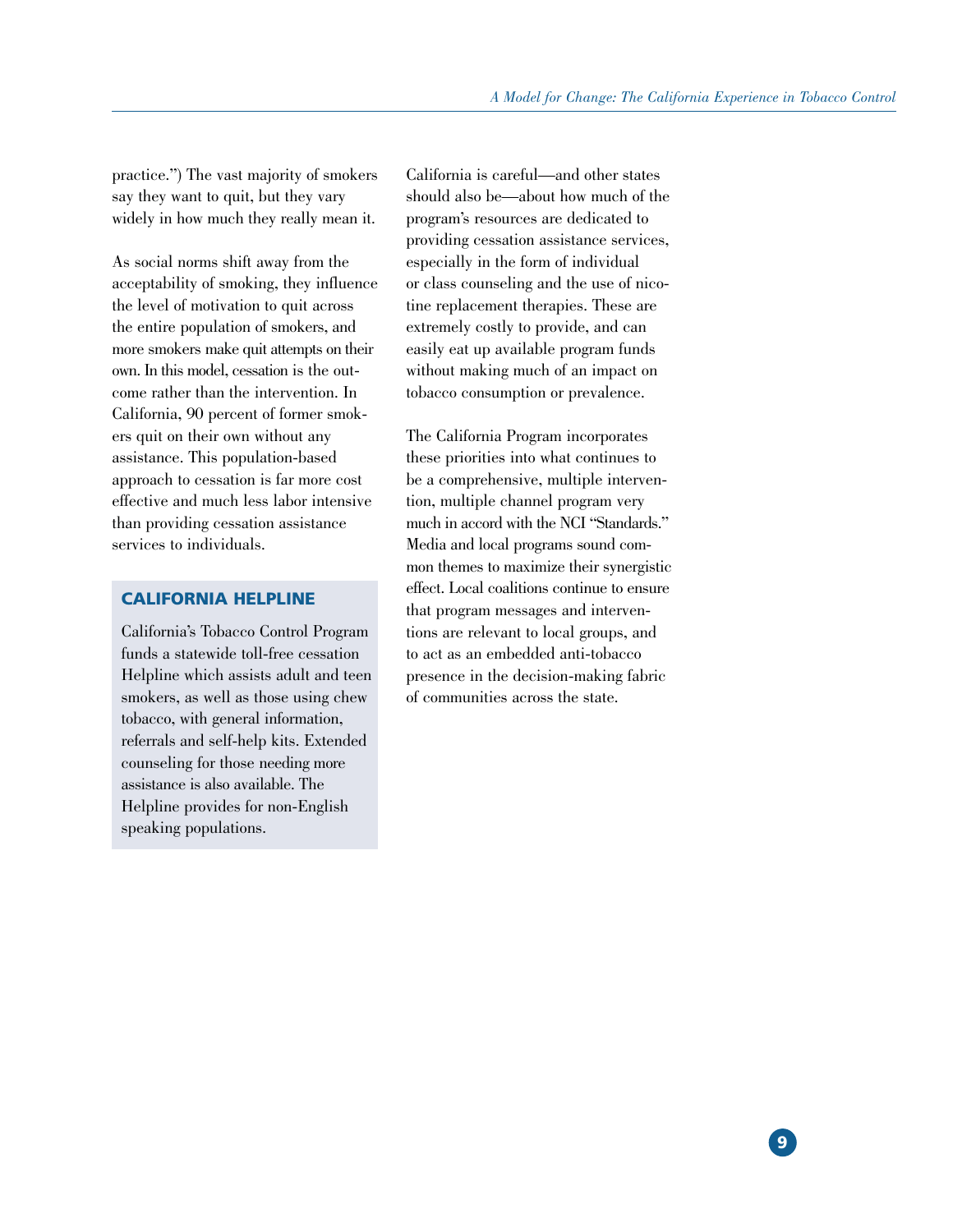## **STATEWIDE INFRASTRUCTURE**

**STATEWIDE INFRASTE**<br>A state tobacco control program<br>structure that reaches into con<br>California's basic structure is<br>office and several statewide and A state tobacco control program needs to establish an infrastructure that reaches into communities across the state. California's basic structure is comprised of a state-level office and several statewide and regional programs that serve an array of local programs decentralized across the state, in accordance with a collaborative grassroots approach to achieving change.

> There are 61 local health departments greater than that of 42 other states in which tobacco control programs have together). The ethnic networks empower been established. These programs are communities to create policy changes charged with creating their own local and to involve ethnic community leadtobacco control coalition and imple- ers and multi-ethnic youth in tobacco menting their own local comprehensive education, prevention, policy, and tobacco control plan to coordinate and advocacy efforts. ensure the success of all the tobacco prevention and control efforts undertak- In addition to the network of local proen in their respective jurisdictions. grams, the following key statewide

> To extend the infrastructure even deep-<br>
> er into specific communities, especially<br>
> into various diverse ethnic communities,<br> **that frames the issues.** the state provides grants to community- The media campaign consists of based organizations. Also, programs are paid radio, television, billboard, and supported in over 1,000 school districts print advertising, as well as public in the state. Eleven regional linkage relations for general market and programs are funded to facilitate coor- ethnic communities. The public dinated efforts among the local programs relations arm is critical in assisting in each region. media advocacy efforts by local pro-

> Because of the rich cultural diversity coordination between local program of California, the Program also supports activities and the statewide media four ethnic networks which serve the campaign. state's large African American, American • **A clearinghouse of materials.** Indian, Asian and Pacific Islander, and Hispanic populations (for example, Print and audiovisual materials that California's Hispanic population is support the Program's priority areas

projects support local efforts:

grams and supporting linkage and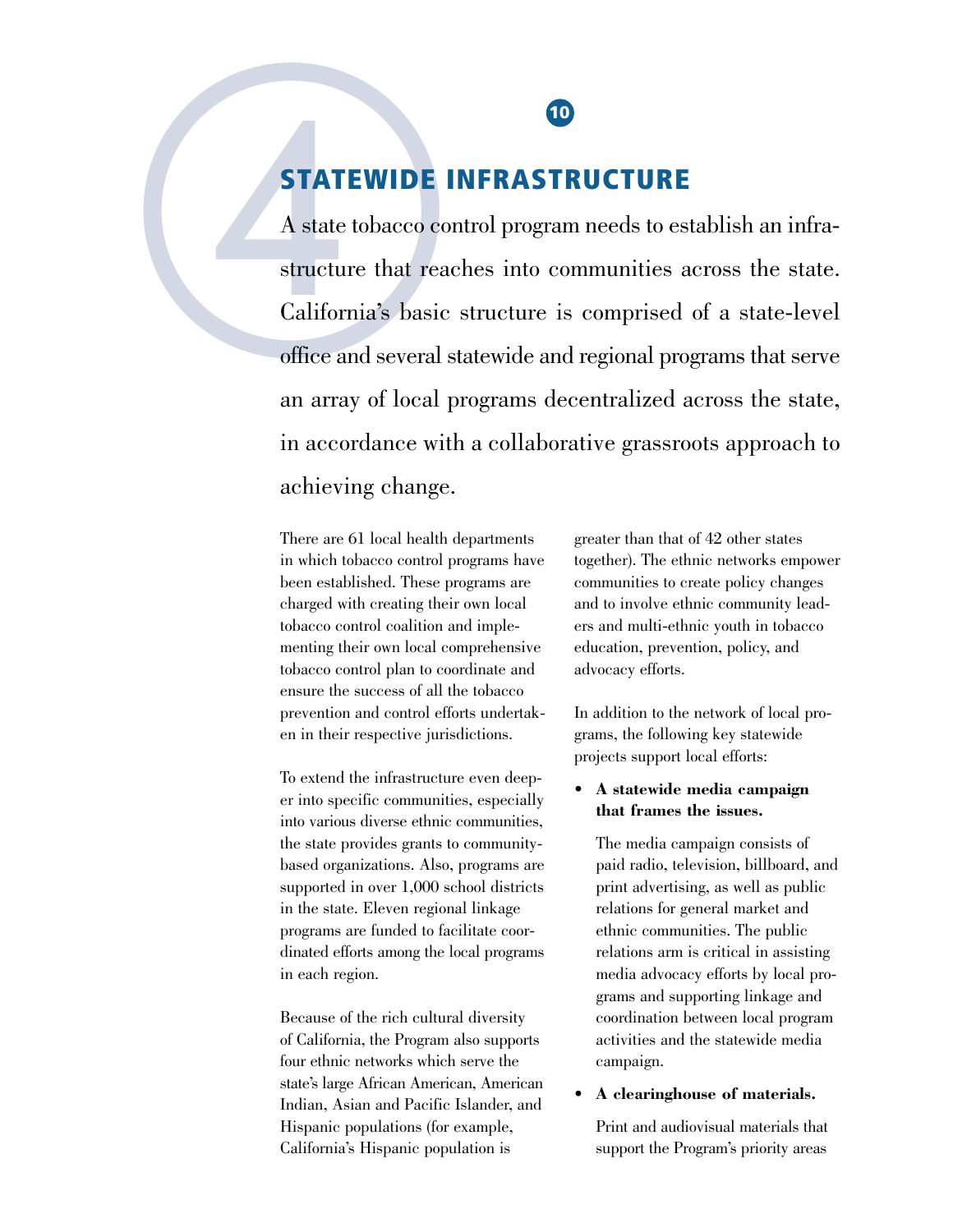are available on loan or at low cost to all projects funded by the Program.

• **Technical assistance and training for local programs.** 

Local programs receive training on topics such as coalition building, media relations and advocacy, spokesperson skills, leadership, policy development, transnational issues, community organization, and local evaluation. Work groups representing programs from throughout the state participate in planning and implementation of these trainings.

#### • **A tobacco-use cessation helpline to assist individuals who need this service.**

A toll-free cessation counseling and referral line, with its phone number well publicized, is available in the dominant languages of the state. California's Helpline has separate numbers for speakers of English, Spanish, Mandarin and Cantonese, Vietnamese, and Korean, as well as for the hearing impaired and to address chew tobacco.

#### **Surveillance and evaluation to assess program performance and impact.**

The evaluation component provides formative feedback to the program and furnishes data that can demonstrate the program's impact and effectiveness. The evaluation is comprised of large triennial and smaller ongoing surveys, an independent evaluation, and the local programs evaluations. It is important to identify intermediate measures of program effectiveness in addition to outcome measures

such as cigarette smoking prevalence and cigarette consumption, which are also measured continuously.

In keeping with its decentralized approach, California's Program does not utilize a state-level coalition for planning and coordination of activities. Instead, it relies on its locally-based partners and allies for program planning input and feedback. Input is formally provided by local and regional coalitions, ethnic networks, and issue-specific workgroups that cut across local coalitions, grantees, local health departments, and other members of the anti-tobacco constituency.

In California, Program oversight is provided by the Tobacco Education and Research Oversight Committee (TEROC), a legislatively mandated advisory body consisting of thirteen members, eight of whom are appointed by the Governor. TEROC meets about five times a year to review activities of both the Tobacco Control Program and the Tobacco-Related Disease Research Program administered by the University of California. At these meetings TEROC also addresses timely program and legislative issues. Periodically TEROC publishes a Master Plan for Tobacco Control and Research in California, which includes the committee's assessment of the progress of the programs and recommendations for future program emphasis. TEROC has played an important role as a focal point for constituency influence, particularly in recent years. As an oversight committee, it enjoys a level of independence and autonomy to carry out its work. Its Master Plans have reinforced the Tobacco Control Program's commitment to an aggressive denormalization strategy. **11**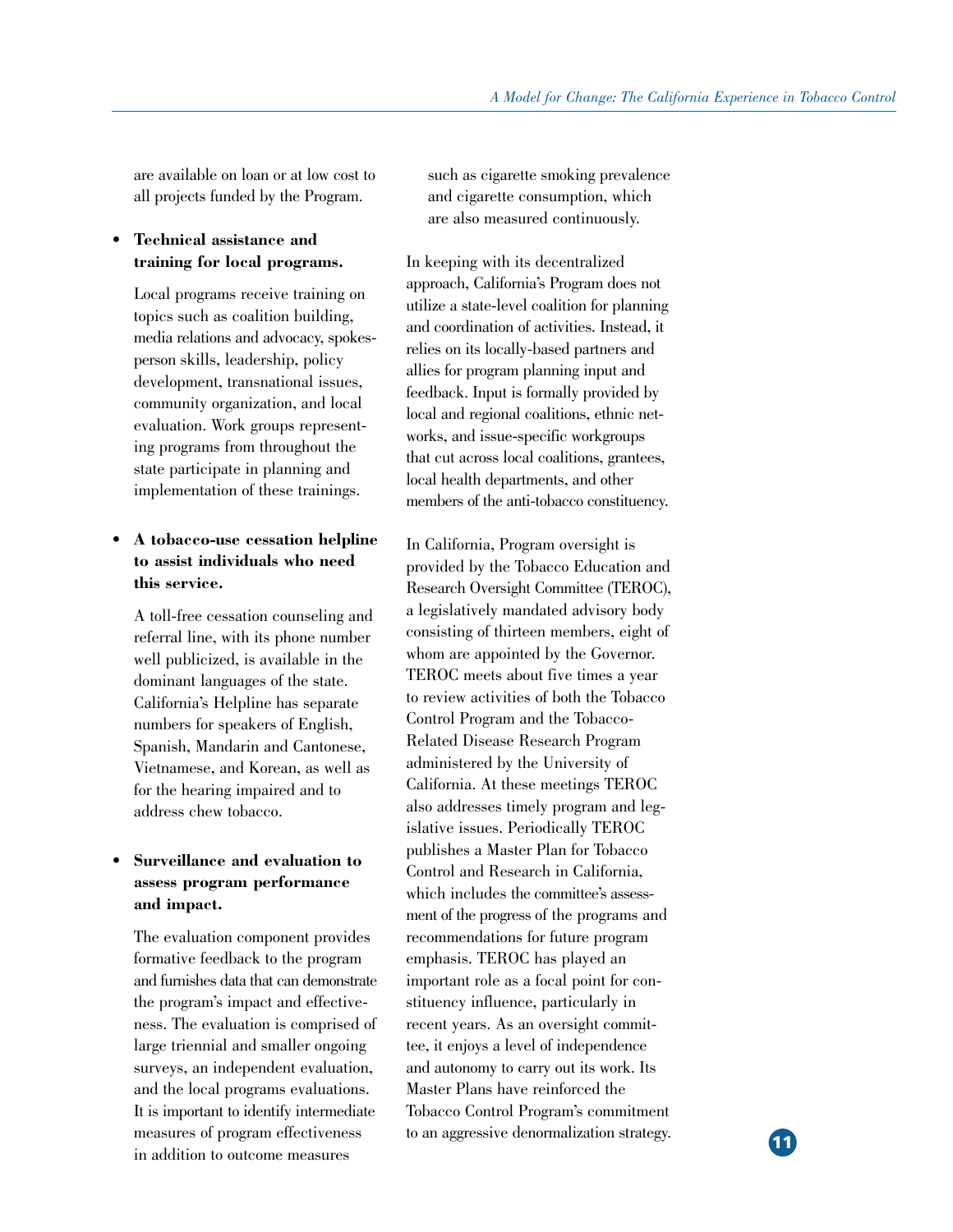## **12**

Beyond TEROC, the Program maintains close informal communication and cooperation with the primary state-level constituency organizations in California, including the American Cancer Society (ACS), the American Lung Association (ALA), the American Heart Association (AHA), and with Americans for Nonsmokers Rights (ANR). On most crucial issues these constituent organizations have stood firmly together, presenting a united front in support of the Program and its tobacco control policies.

Recently a new state-level coalition funded by the Robert Wood Johnson Foundation was established in California. The Department of Health Services, along with the California Department of Education, the California Medical Association, the California Healthcare Association, ACS, ALA, ANR and others, is participating in this coalition, which is called the Next Generation California Tobacco Control Alliance.

More information about the experiences of California's program is given in the section on Most Frequently-Asked Questions.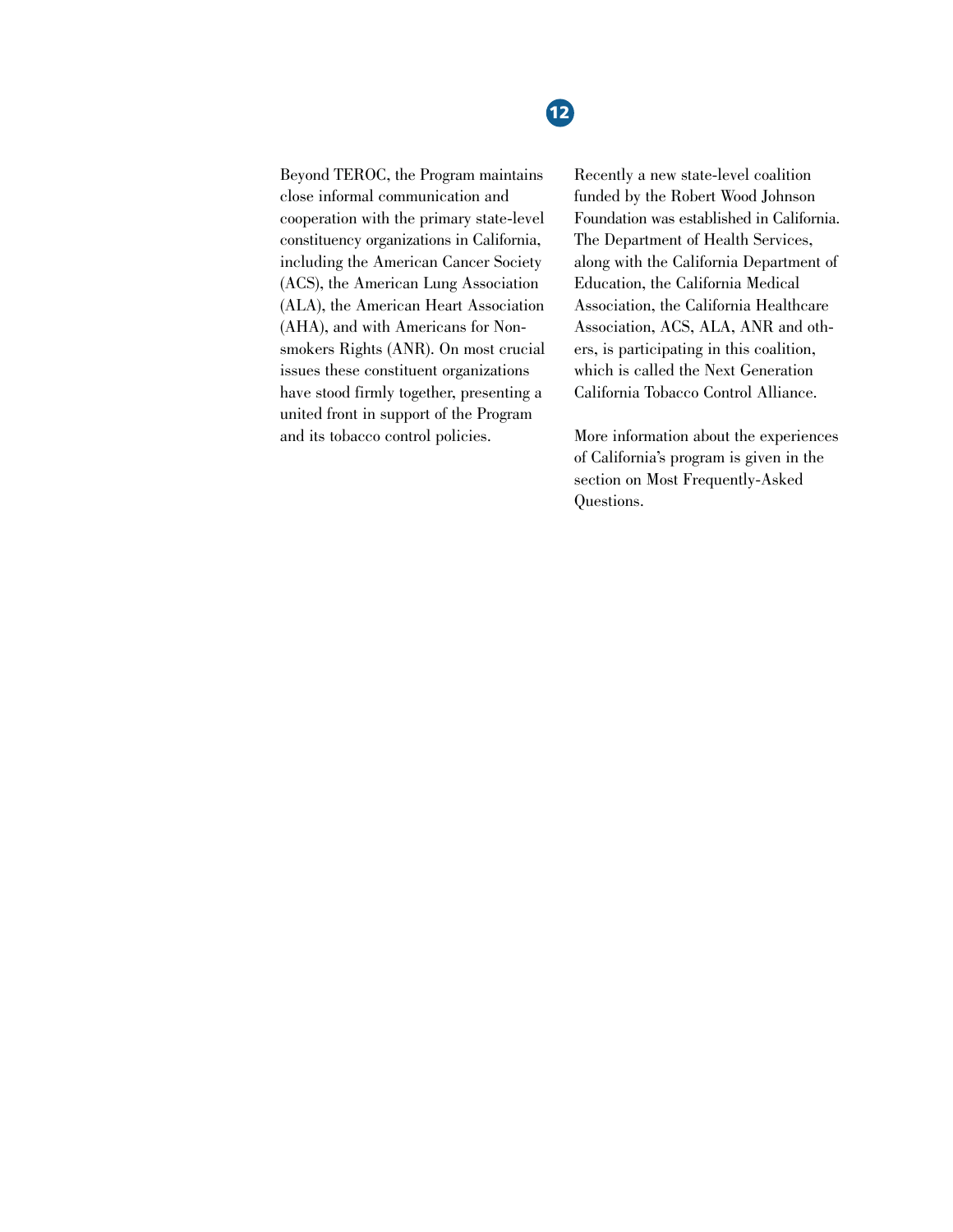THE CHALLENGE FOR TOBACCO CONTROL<br>An ongoing challenge of any state program will be to maintain<br>the tight focus needed to become a powerful force in support<br>of social change. There will be pressures from all sides to<br>break An ongoing challenge of any state program will be to maintain the tight focus needed to become a powerful force in support of social change. There will be pressures from all sides to break that focus.

> The tobacco industry has used its very considerable influence to weaken tobacco control programs, by promoting the diversion of their funding and restrictions of their focus or activities. In California, for example, the industry successfully pressed for state anti-tobacco education funds to be diverted into medical services. This diversion occurred and was subsequently reversed on at least two occasions.

Documents show that the industry also supports:

- Federal and state laws that preempt the regulatory authority of local government over tobacco (to block community action and accompanying shifts in social norms);
- laws that penalize kids for possession of tobacco products (to increase the "forbidden fruit" appeal of tobacco and to divert attention away from the responsibility of the merchants and the industry for the tobacco addiction of young people);
- programs that focus exclusively on kids, especially on efforts to eliminate youth access to tobacco and to criminalize possession of tobacco products by minors (to divert atten-

tion away from the problem among adults and the industry's role in maintaining a social environment conducive to tobacco use);

- narrowly-focused efforts to reduce adult smoking through a clinical cessation approach that would target only smokers (rather than targeting entire communities and emphasizing the dangers of exposure to secondhand smoke in an effort to achieve social norm changes regarding tobacco use); and
- preferential funding of school programs (which ignores the broader social environment, and also emphasizes a program channel in which the tobacco issue cannot compete with other more immediate problems, such as illiteracy, teenage pregnancy, drug and alcohol use, and violence).

These industry documents contain important lessons about what **not** to do. The industry spends billions of dollars every year trying to maintain or recover a positive "environment for the sale and use of tobacco products." The social environment, with its norms around tobacco, is the real ground of contention in the struggle between public health and the tobacco industry.

*A January 29, 1991 R. J. Reynolds planning document stated that "Our near-term strategies in California must be to provide evidence that the proposed budget shift [a diversion of the entire \$16 million planned for the Program's statewide media campaign in 1991-92] is a) consistent with the desires of voters, and b) will not materially undermine the state's overall smoking and health efforts..." (Minnesota lawsuit document no. 507755351).*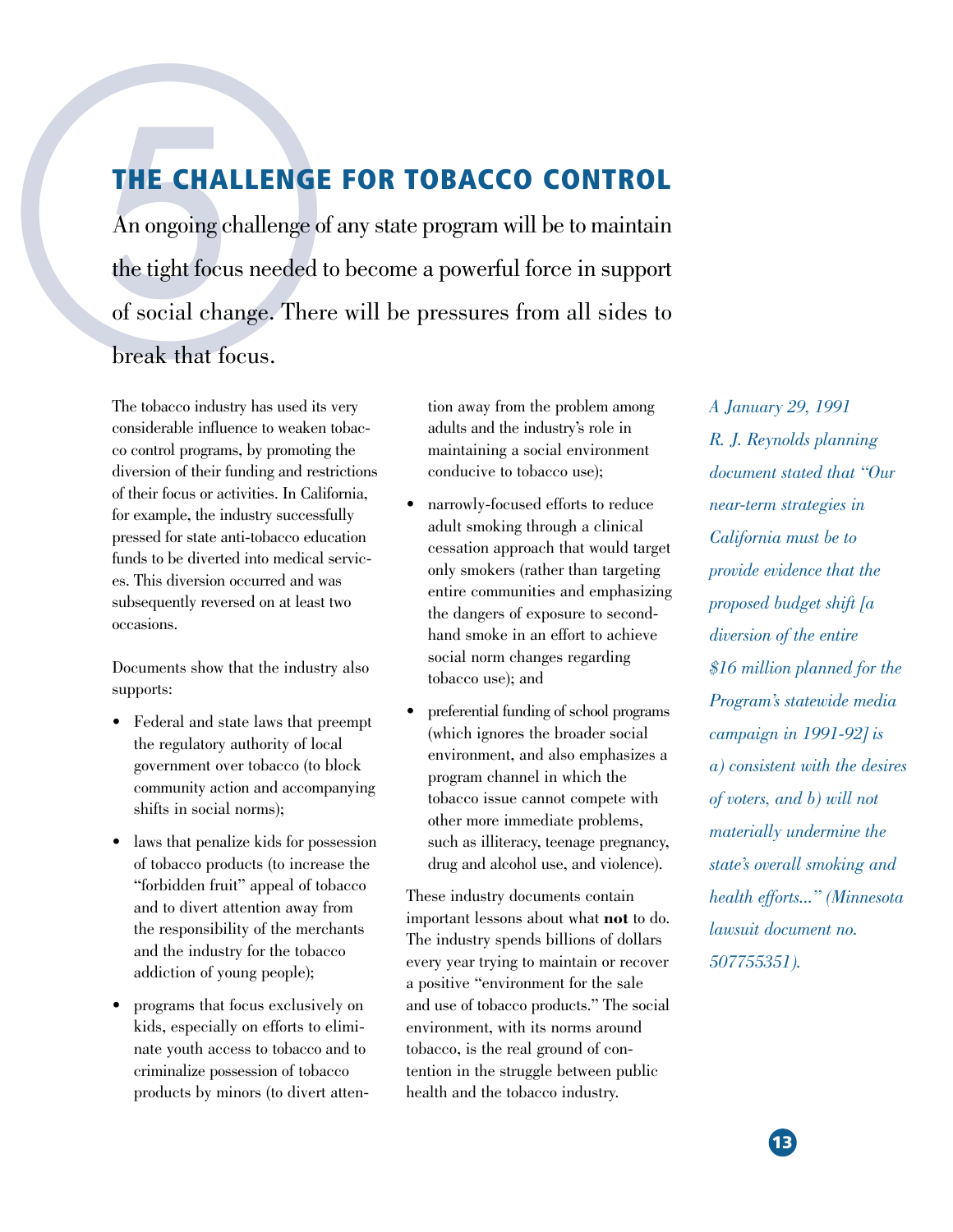## **MOST FREQUENTLY-ASKED QUESTIONS**

**MOST FREQUENTLY-A**<br>Many states have asked the C<br>Program for advice on developing<br>program—questions ranging 1<br>administering the program an Many states have asked the California Tobacco Control Program for advice on developing an effective tobacco control program—questions ranging from the nuts and bolts of administering the program and monitoring grantees, to issues about lobbying and advocacy and challenging the tobacco industry. This section contains the answers to the questions that are asked most often.

#### **ORGANIZATIONAL ISSUES**

#### **Where should a statewide tobacco control program be housed?**

- The state-level administrative office should be established as a separate unit in the state health department. It should have a strict singleness of purpose, with separate funding, and be dedicated solely to reducing tobacco use and protecting the public from exposure to secondhand smoke. This is recommended because of the political nature of the program and the existence of a multi-billion dollar industry that will use all of its means to defeat or weaken it.
- If possible, the state office should be given some form of institutional protection from political influence that might divert it from its program plan. Partnerships with the voluntary organizations, including the American Cancer Society, the American Lung Association, and the American Heart Association, and advocacy organizations such as

Americans for Nonsmokers Rights, are critical and necessary.

• An independent oversight body that provides both public accountability and political protection is useful.

#### **How would an "ideal" statewide tobacco control program be organized?**

- A decentralized structure, with emphasis on local public health activities is recommended. If there is a system of county or city health departments, or similar organizations, establish local tobacco control programs within them to act as lead agencies in their respective jurisdictions. Such lead agencies should foster the creation of local coalitions and coordinate with schools to establish youth coalitions.
- In addition to providing funding to local health departments, the state office should allocate a significant portion of its resources to projects operated by community-based organizations. This will further

*An R. J. Reynolds planning document concluded that "The California campaign, and those like it, represents a very real threat to the industry in the intermediateterm...Impact on self-esteem, social acceptance and smoking utility will ultimately influence business... The industry's public policy toward youth smoking and ability to broadly communicate that policy will ultimately determine our ability to effectively counter 'California-type' efforts" (Minnesota lawsuit document no. 507755351).*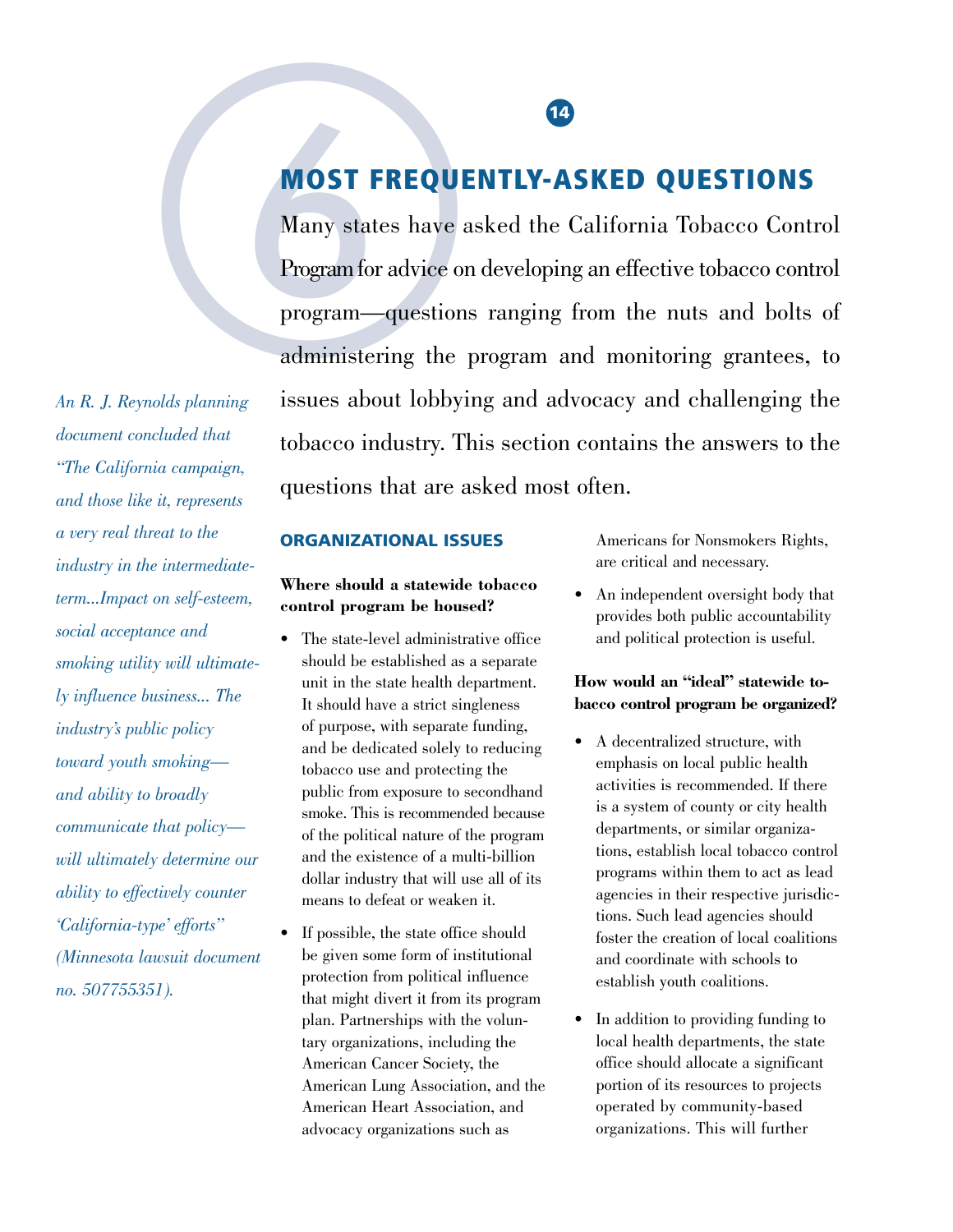ensure program reach into ethnically diverse communities. Such projects should be funded on a competitive basis, using a request for proposals (RFP) process.

- The state office should fund critical statewide projects that support and build the capacity of local programs. In particular, the state office should mount an ongoing statewide media campaign, maintain a materials clearinghouse, and provide continuous training and technical assistance.
- The state office should also consider supporting ethnic networks to coordinate and strengthen efforts in ethnic communities, as well as various special-task projects such as California's Smokefree Cities Project (through the California League of Cities), Operation Storefront, and Bar and Restaurant Employees Against Tobacco Hazards (BREATH) Project.
- Programs should be established in schools if school-site and teacher buy-in is ensured and accountability for the use of the funds is maintained.
- The state office should consider funding regional projects to facilitate the coordination of local efforts within established regions. Areas that share the same media market make good project regions. Regional projects cut across geographical, political, and governmental boundaries, much as the tobacco industry would operate, and help the program stay clear of jurisdictional disputes and other barriers to program implementation.
- At both the state and local levels, close relations should be established with groups outside of public health such as community-based

organizations, voluntary health organizations, youth groups, advocacy groups, ethnic organizations, representatives of local law enforcement, and local business groups and professional organizations. The best way to forge these relationships is to create local coalitions and special work groups that participate in the planning and decision-making for tobacco control activities. Program efforts are thus kept in full view of an informed population, which discourages surreptitious political interference.

### **How should the program's budget be allocated?**

• If possible, establish an ongoing, predictable level of funding. Assuming sufficient funding, a good allocation formula would provide 5 percent for state office administration and 10 percent for program evaluation. The remainder of the funds would be divided evenly among: 1) local lead agencies for community efforts within their jurisdiction; 2) school-based efforts; 3) competitive grants, including statewide, regional, and communitybased projects; and 4) a statewide media campaign, including a public relations component.

### **Would the California model work in states with a much smaller population or with much less funding?**

Yes, in a pared down form. Smaller states, or states with less money, should concentrate first on establishing a state level administrative office for the program that is adequate for leading, planning, evaluating, and monitoring the local program and media components.

*Close relationships with community groups, voluntary health organizations, youth groups and ethnic organizations will keep program efforts "in the light of day" and discourage interference.*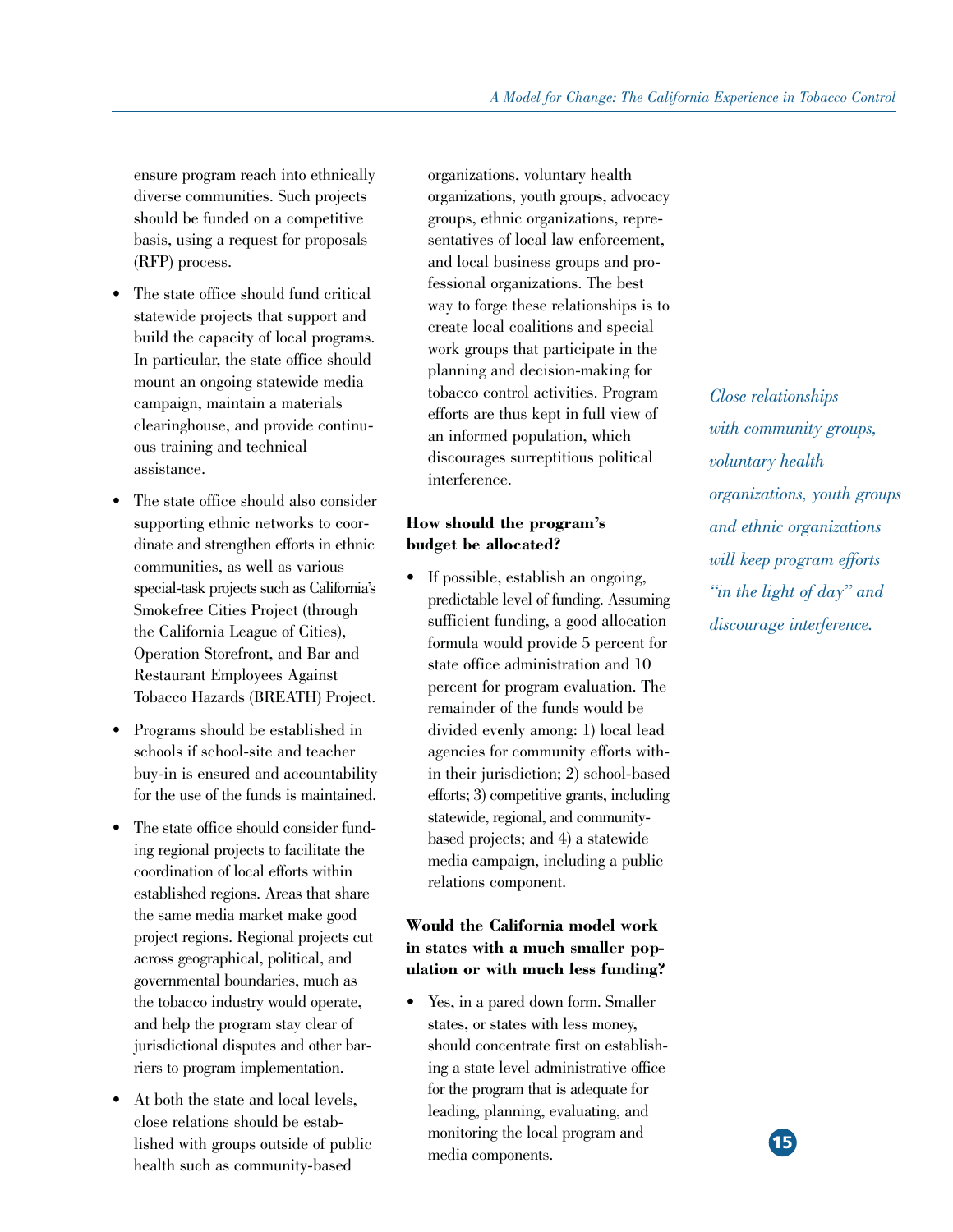*Secondhand smoke is a dynamic wedge issue at the local level where real social norm change occurs.* 

- Both media and local program activities are needed to produce change, and each should be as large as the budget allows, after establishing the key state-level administrative capacity.
- Within the local programs side, limited funds should be used for activities most likely to have an immediate effect on policy changes related to secondhand smoke; this is the most dynamic wedge issue for the anti-tobacco movement at the local level, where real social norm change occurs. It mobilizes nonsmokers, creates the opportunity for debate and education, and leads to an environment that increases social pressure against tobacco use.

### **What are some effective ways to monitor and assist the agencies you fund for tobacco control?**

- Focus programs and funding where change must take place. California's success has all been at the local level.
- Write sharply focused, not openended, requests for proposals (RFPs) that clearly indicate the type of activities that are being solicited. Require all plans to fall within the program's overarching goals and priority areas. This is important for maintaining overall program coherence and going beyond the shot-gun approach.
- RFPs must include the expectation that 1) objectives will be focused on outcomes that result in community norm change or institutionalization of policy, and 2) resources will be allocated to evaluate progress made toward those objectives and goals.

## • Provide assistance in proposal preparation (such as through regional grant writing workshops) to facilitate higher quality proposals and partici-

- pation of new and sometimes smaller applicant agencies. Include training and practice on objective writing and evaluation.
- Create a fair proposal selection process, with a peer review and appeal protocol. Be consistent and always resist end runs and back door deals no matter who or where they come from.
- Provide local agencies with ongoing technical assistance and training. These efforts will improve program performance and help coordinate strategies, priorities, and interventions across all projects in the program. This is especially critical in the beginning.
- Work to establish and maintain a fruitful "marriage" between the local programs (lead agencies, grantees, and schools) and the statewide media program, including its public relations component, to ensure coordination of issues and the use of strong media and advocacy activities by the local programs.
- Establish sufficient contract administration staff in the state agency to perform fiscal and program monitoring.
- Don't micro-manage; maintain flexibility to allow local agencies to adjust their contracted scope of work in response to unforeseen developments.
- Encourage projects to set goals that have risks but potentially high gains, and be prepared to allow them to fail. Lessons are learned from failures as well as successes.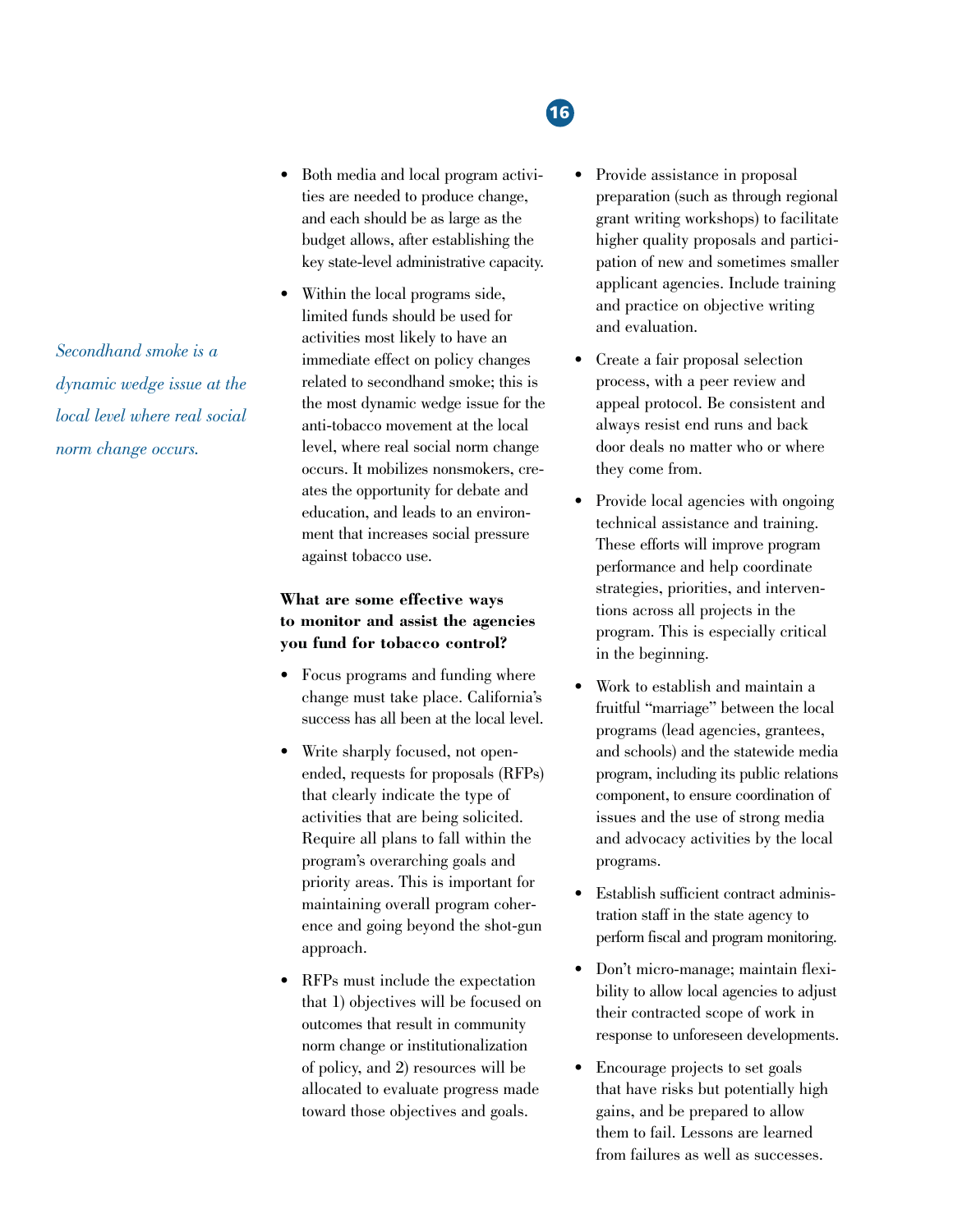• Monitor your projects to find the replicable "gems," and expand the successes into larger strategies and coverage. In California, Operation Storefront, Project SMART Money, and the Ethnic Networks are statewide programs that started locally.

#### **PROGRAMMATIC ISSUES**

#### **How do you create a unified message and campaign?**

- Begin with a classical public health model that starts from the problem (tobacco-caused cancer, heart disease, chronic obstructive pulmonary disease, etc., which together take half a million lives each year), identifies the causative agent (tobacco) and the vector of that agent (tobacco companies). Then design a program that has the best chance to break the chain of disease transmission. The California experience showed that a denormalization strategy that uses advocacy and policy change to shift social norms and eliminate the tobacco industry's influence at the local level stands the best chance of breaking that chain.
- Organize and involve statewide workgroups to shape program guidelines, performance measures, and suggested directions, priorities, and activities. Use evaluation data and analyses to provide direction and a scientific base to the program.
- Once adopted, the program's mission statement and priorities should be clearly set forth in guidelines, requests for proposals, and other communications. At the same time, goals and priorities should be continuously reviewed by program staff and the

constituency based on what works, and modified when needed.

- Guidelines for programs operating from local health departments should contain examples of objectives, detailed descriptions of suggested activities to support priority areas, and suggested programs with which they should coordinate.
- Similarly, requests for proposals (RFPs) should contain descriptions of suggested activities in support of the priority areas. They should also explain the Program's comprehensive approach and the need for elements such as media, policy, community education, training, mini-grants, opinion polls, surveys, youth advocacy, community mobilization incentives, promotional items, educational materials, etc.
- All funded projects should reflect the imprint of the peer-review RFP process, technical assistance, and contract negotiations.

#### **How do you mobilize communities to take on tobacco control?**

- Require the state-funded programs in local health departments to establish and maintain a local coalition. Membership of the coalition should be representative of the various segments of the community, and should include community leaders and representatives of voluntary health organizations and any community-based organizations funded to conduct projects for the program within the jurisdiction.
- Coalition activity should start with the issue of exposure to secondhand smoke, which will engage people

*A denormalization strategy that uses advocacy and policy change at the local level has the best chance of breaking the chain of disease caused by tobacco.*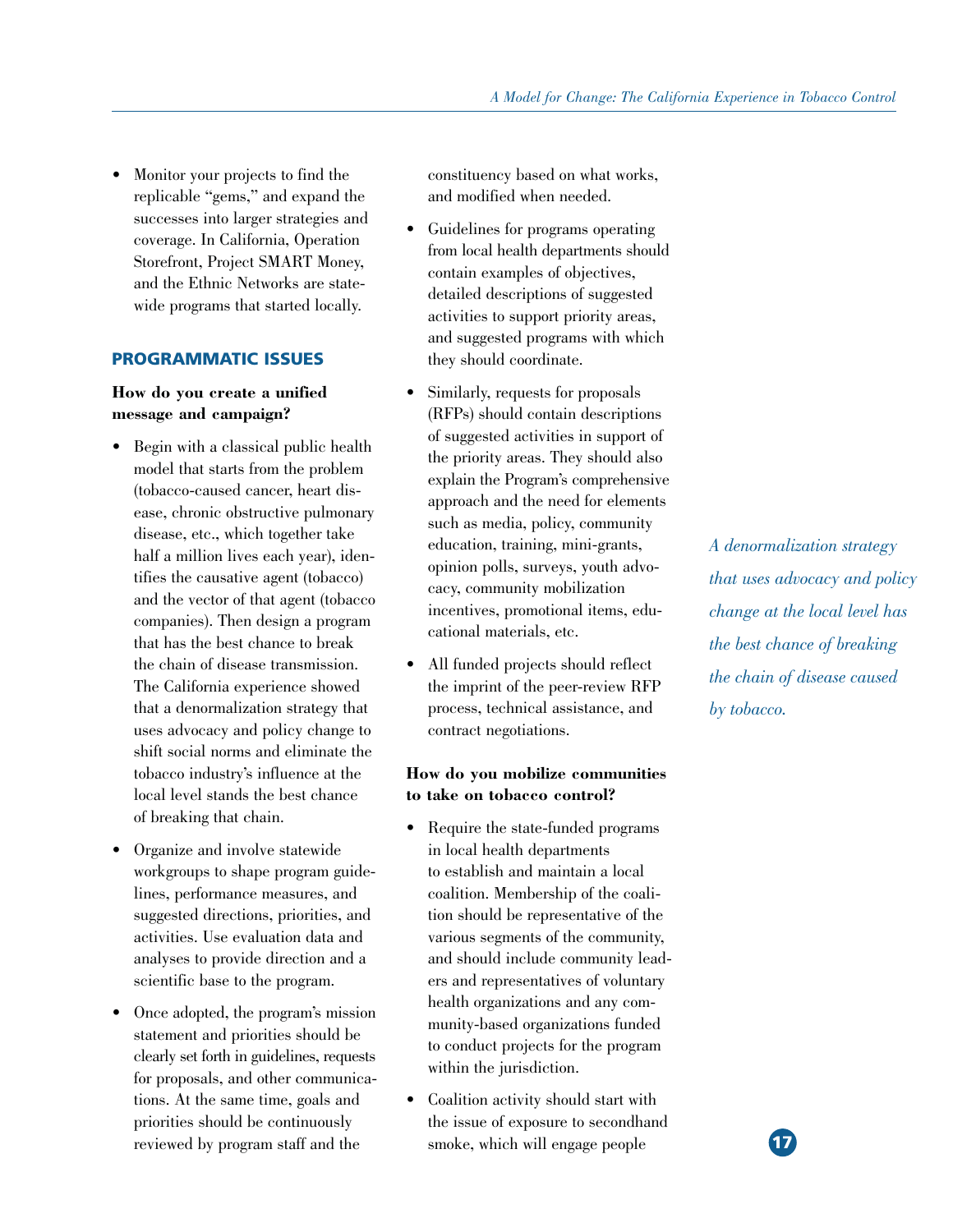els of the community. Policy change **among your constituents?**  efforts will provoke an organized response from the tobacco industry and their surrogates, and may even include boards of supervisors or city councils. In a sense, the process gives the entire community a tobacco immunization. There is no other substitute for educating the public and building local public health capacity and resilience.

- Build the capacity of local communities by providing leadership, spokesperson, and other training. Extend technical assistance and training beyond program contractors and coalition members to include leagues of cities, law enforcement agencies, and city attorneys.
- Provide aggressive, hard-hitting media "cover" that gives people in the community support for pushing back against the influence of the tobacco industry. The media campaign should include messages that expose the tobacco industry's responsibility for tobacco-related death and the continuing addiction of young people. It should also expose communitylevel activities of the tobacco industry.
- City officials are closest and most accountable to their communities. Informed city leaders are critical to create local policy change. Involve them through technical assistance to create smoke-free environments, and continue to communicate with and support them.

## **18**

# and arouse discourse among all lev- **How do you foster communication**

- Maintain frequent electronic, telephone, mail and, whenever possible, face-to-face communication with funded agencies and other allies. Healthy communication helps partners work peacefully alongside one another on a known core agenda. Thus, it helps prevent divisiveness and protects against tobacco industry efforts to "divide and conquer." The best advice? Check your ego at the door; try to not just hear, but *listen* to your constituents.
- Hold regular as well as ad hoc teleconferences with local programs, meet regularly with statewide project workgroups (e.g., the smokefree bars workgroup), send new information by broadcast faxes, hold regional and statewide conferences (such as project directors meetings), etc.
- Hold training meetings around the state on special topics.
- Publish a newsletter that reports program activities, accomplishments, and any hot topics (such as the results of a survey or recent poll) to constituents.
- Communicate program surveillance and evaluation results, and distribute any program reports.
- Provide an Administrative and Program Policy Manual to all local health departments and grantees so everyone is operating from the same set of assumptions and guidelines.
- Ensure that new contractors and new staff in ongoing projects are given a thorough orientation to the program, its infrastructure, and its

*Coalitions play an important role in developing local policies and providing valuable direction for a tobacco control program.*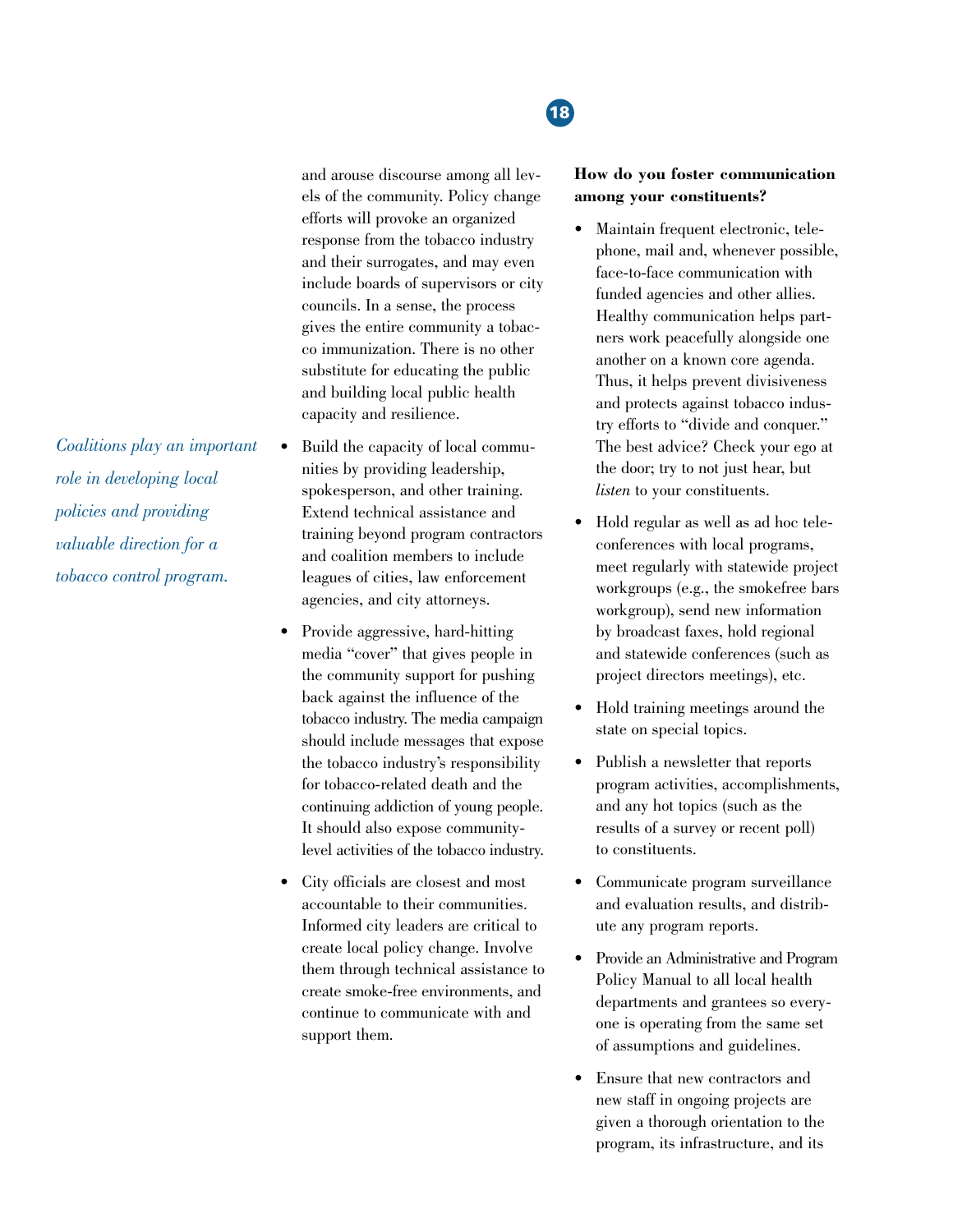statewide support programs, such as a materials clearinghouse.

- Produce and distribute manuals explaining how to apply for tobacco control grants that also describe the mission, values and priorities of the program.
- Set up and promote the use of a web site, e-mail, and a password-protected electronic conference system for tobacco control program participants.
- Publish and disseminate a directory of funded projects.

### **How do you foster cultural diversity in the program?**

- Programs and media must reflect the multicultural nature of society and address the needs of the state's largest racial/ethnic groups.
- Include a statement on cultural and ethnic diversity in the program's mission and values statement when it is created. The mission statement for California's Tobacco Control program says, in part, that it "espouses programs that recognize cultural diversity and maintain respect for cultural traditions." Its priorities for program development and funding include a further statement related to diversity: "High risk ethnic groups, youth, and women must be major targets of programs since they are major targets of the tobacco industry. The tobacco industry is a heavy sponsor of events that target these populations and is especially responsible for the proliferation of advertising directed to ethnic communities."
- Make diversity part of the coalition requirements for local health depart-

ments. California's requirement says that these agencies are to "obtain involvement and participation of local community organizations with special expertise in tobacco control and representatives of high risk populations." Further, the coalition should represent the ethnicity of various segments of the community's population.

- Fund a formal network for each major ethnic group in your state to provide statewide tobacco control leadership for their respective population groups. Ethnic networks can work with ethnic organizations such as the Hispanic Chamber of Commerce, and, in general, help to mobilize ethnic communities across the state against tobacco industry targeting and exploitation of their communities. They also help to build the capacity of organizations based in their communities and to engage them in tobacco control strategies through technical assistance and training. In addition, they provide input to the state media campaign, program planning, and educational materials.
- Set up a system so local projects, regions, and ethnic networks can award mini-grants to build capacity in minority organizations around issues that are pressing in those communities.
- Ensure that membership of workgroups or content-specific coalitions or task forces is diverse.
- Produce state-level materials and messages in multiple languages appropriate to your state.
- Offer toll-free cessation counseling in your state's major languages.

*The tobacco industry is a heavy sponsor of events that target high risk ethnic groups, youth, and women, and is especially responsible for the proliferation of advertising directed to ethnic communities.*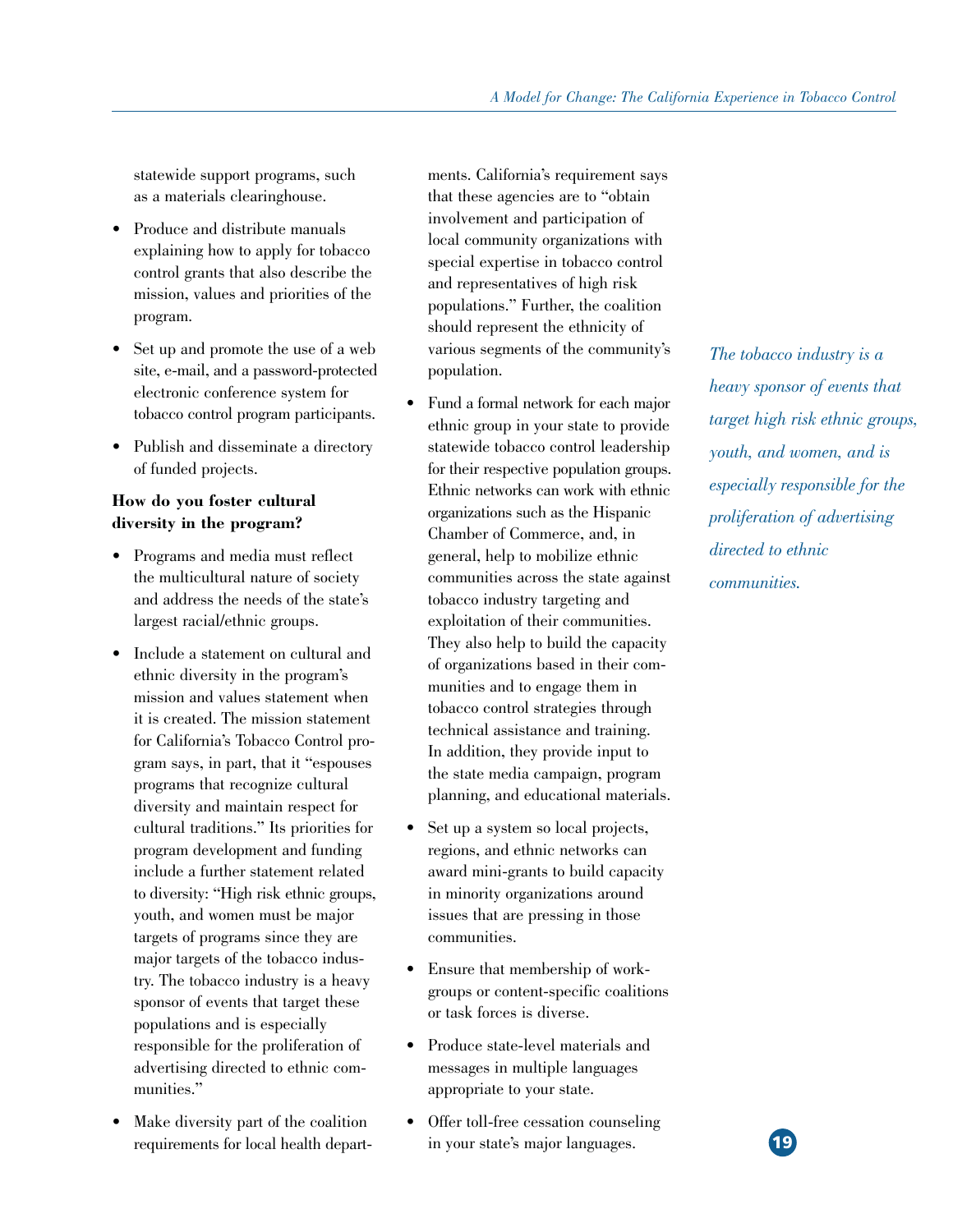**20** 

(California's Helpline is available in Spanish, Mandarin/Chinese, Vietnamese, Korean and hearingimpaired; there is also a chew line and a youth line.)

• Utilize ethnic media and public relations firms to produce ads and materials. In California, television, print, and radio media are available in many languages.

#### **What do you do for youth?**

- California's Program is built around changing social norms so that tobacco use is viewed negatively by everyone in a community. Therefore, the Program does not concentrate on youth as a primary target group. The goal is to build a social environment where families don't use tobacco, and the adults are positive role models for youth.
- The Program's media campaign uses some ads aimed at a youth audience, but by emphasizing the tobacco industry's manipulation and exploitation of youth, they complement the anti-industry messages in the general market ads.
- Local programs emphasize youth leadership and activism by involving them in activities opposing tobacco advertising and promotions targeting youth, including the tobacco industry influence in the entertainment industry.

#### **How should schools be involved in the program?**

• Programs should be established in both public and private schools only if certain stringent conditions are met. These are: 1) only if a vigorous

community-wide program addressing broad social norm change is also supported; 2) only if the programs consist of well-developed, sustainable interventions that reach kids at the school site and in classrooms; and 3) only if accountability mechanisms are built in to ensure that the programs have school-site and teacher buy-in, and include intensive technical assistance and training for teachers.

- ings and grounds to be smokefree as An important initial goal is to establish a 100 percent smokefree policy (covering adults as well as children) on all school property. In California, state law requires all school builda condition of receiving tobacco use prevention education funds.
- The impact of school-based programs has not been shown clearly in the peer-reviewed literature or in the evaluation results for schools programs in California.
- School-based programs should coordinate with other local tobacco control activities and programs in the community. A major effort in the schools should be the cultivation of youth leadership around tobacco issues. Efforts should be made at school-sites to coordinate these leadership activities with activities of the local youth tobacco control coalition. Media literacy should also be emphasized in school programs as part of the youth leadership training.
- In California, by legislative mandate, the school-based component of the program is administered by the California Department of Education (CDE) through the Tobacco Use Prevention Education program

*School-based tobacco use prevention education programs should consist of well-developed, sustainable interventions that reach kids in their classrooms and their schools.*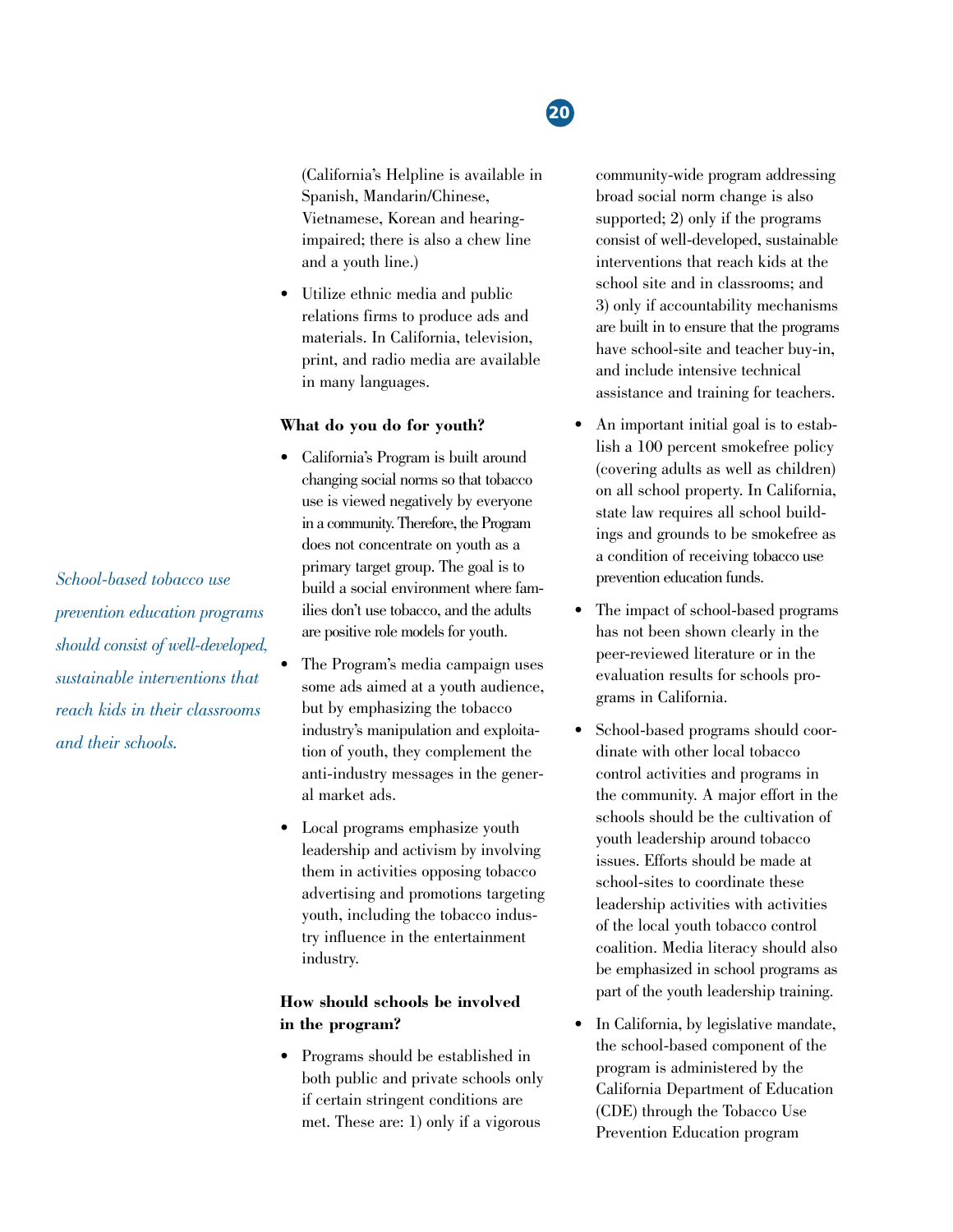(TUPE). CDE receives one-third of the available funds for education against tobacco use (with two-thirds going to the California Department of Health Services).

- In California, grades four through eight receive TUPE funds through an entitlement program. Grants go to middle schools and high schools on a competitive basis.
- In California, collaboration between local health department programs and school programs is encouraged. Programs funded by the Department of Health Services support joint activities with schools, although they may not support classroom instruction.

### **ADVOCACY ISSUES**

#### **What is your lobbying policy?**

• A clear statement of the California Program's lobbying policy is included in the Tobacco Control Section's Administrative and Policy Manual.

#### **What can be done to influence legislation and policy-development that is not considered lobbying?**

- Policy advocacy activities are those that do not attempt to promote a "yes" or "no" vote on a specific piece of legislation. Policy advocacy is an historical component of public health education. This is an especially natural arena for local coalitions.
- There are many ways a state program can advocate for policy. Conduct information and education sessions for community leaders, lawmakers, and law enforcers around specific issues. Involve the volun-

tary organizations in these efforts. Their participation and help are not only important, they are necessary.

- Use both media and local programs to educate the general public regarding the importance of the various tobacco issues, including secondhand smoke and the effects of tax-driven price increases on tobacco use (especially by youth).
- Work with local law enforcement, district attorneys, or administrative agencies to encourage active enforcement of tobacco control laws that have already been enacted, but do not allow program funds to be used to support actual law enforcement activities.
- Work with members of executive agencies, judicial or administrative bodies (e.g., school boards, housing authority, fair boards, zoning boards, other similar federal, state, and local special-purpose bodies) to adopt policies that protect the public's health.
- Provide decision-makers with technical assistance and model ordinances and policies for counties and cities. The model can then be modified to fit the needs of their own community.
- Provide the latest science (evaluation, polls, studies) and background information about particular issues to the leadership and membership of organizations that are able to lobby.
- Remember that private citizens may lobby.
- Especially remember that advocacy is a responsibility of public health and its leaders.

### **Lobbying Policy**

*The California Department of Health Services/Tobacco Control Section (TCS) engages in and funds policy and advocacy activities which are legitimate tools of health education, health promotion, and public health. TCS funds are not, and may not be used to support lobbying activities.* 

*Lobbying is communicating with a member or staff of a legislative body, a government official or employee who may participate in the formulation of the legislation, or the general public with the specific intention of promoting a yes or no vote on a particular piece of legislation. Such communication is considered lobbying only if its principal purpose is to influence legislation.* 

*Educating legislators, their staff, government employees, or the general public about your program or about tobacco-related issues is NOT considered lobbying.*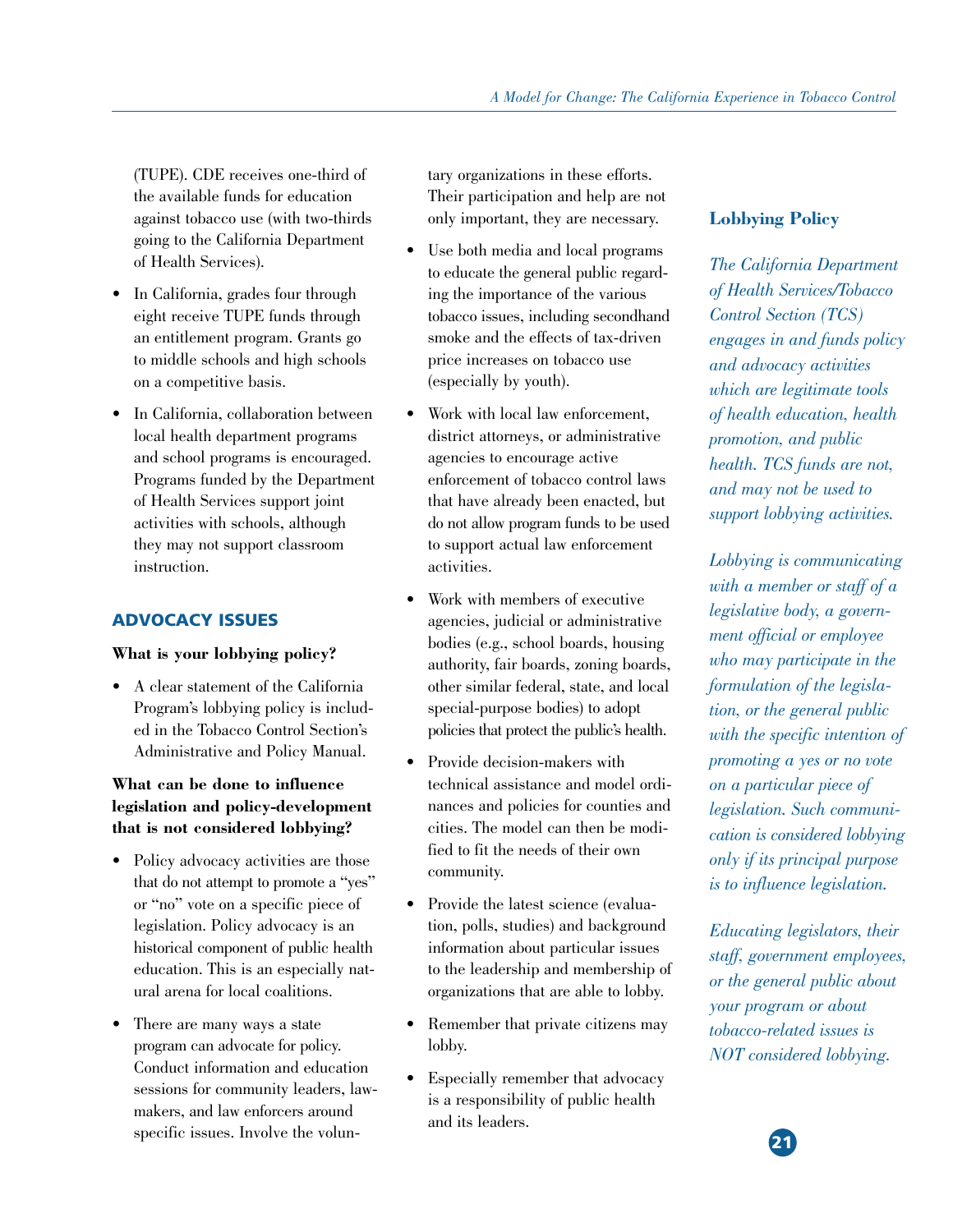## **22**

#### **EVALUATION ISSUES**

#### **How do you evaluate the progress of your program?**

- Two basic program evaluation activities are recommended. One is surveillance, which involves the use of population-based surveys to track changes in tobacco use and related attitudes and behaviors over time. California conducts a large tobacco survey every three years and smaller, ongoing surveys annually in conjunction with the Behavioral Risk Factor Surveillance Survey. Surveillance provides valuable information on statewide trends related to tobacco use. The large triennial surveys provide trends for regional and ethnic subpopulations of the state.
- The other recommended evaluation activity consists of outcome-focused assessments of various program components (i.e., media, community, schools) to determine their relative impact on individuals (attitudes, behavior) and on the social environment (policy changes). In California, this is accomplished through a contract to conduct an independent evaluation of the program.
- In addition, each funded local intervention should be required to conduct an evaluation of its own activities as an integral part of the project. In California, every grantee must spend at least 10 percent of its budget on evaluation. This requirement improves the design quality of the funded interventions and, as a consequence, their potential effectiveness. The program publishes a directory of evaluators who can consult with local programs and

conduct local program evaluations. To facilitate local program evaluations, a database of instruments, objectives and evaluation results is made available to program participants, and an annual showcase conference is held to allow programs to share evaluation results with each other.

#### **What kinds of data need to be collected?**

- At the inception of the program, and then on an ongoing basis, collect information about tobacco use and related attitudes and behavior in the general public (and/or of specific populations) related to the program priorities.
- Examples of outcome data that should be collected annually are: smoking prevalence by gender, age and ethnicity; and per capita consumption (packs of cigarettes sold); self-reported consumption (average daily); exposure to environmental tobacco smoke; illegal sales of tobacco; and surveys with particular populations on specific aspects of tobacco control.
- For process measures, types of data that are useful are: attitudes and behaviors assessed through either regular surveillance or public opinion polls; the number and content of local ordinances against tobacco use and tobacco advertising; changes in tobacco industry spending and marketing activities; and records of program activities.
- Make sure that the definitions (e.g., current smokers) and terminology used in state surveys are consistent with those used by the Centers for Disease Control and Prevention and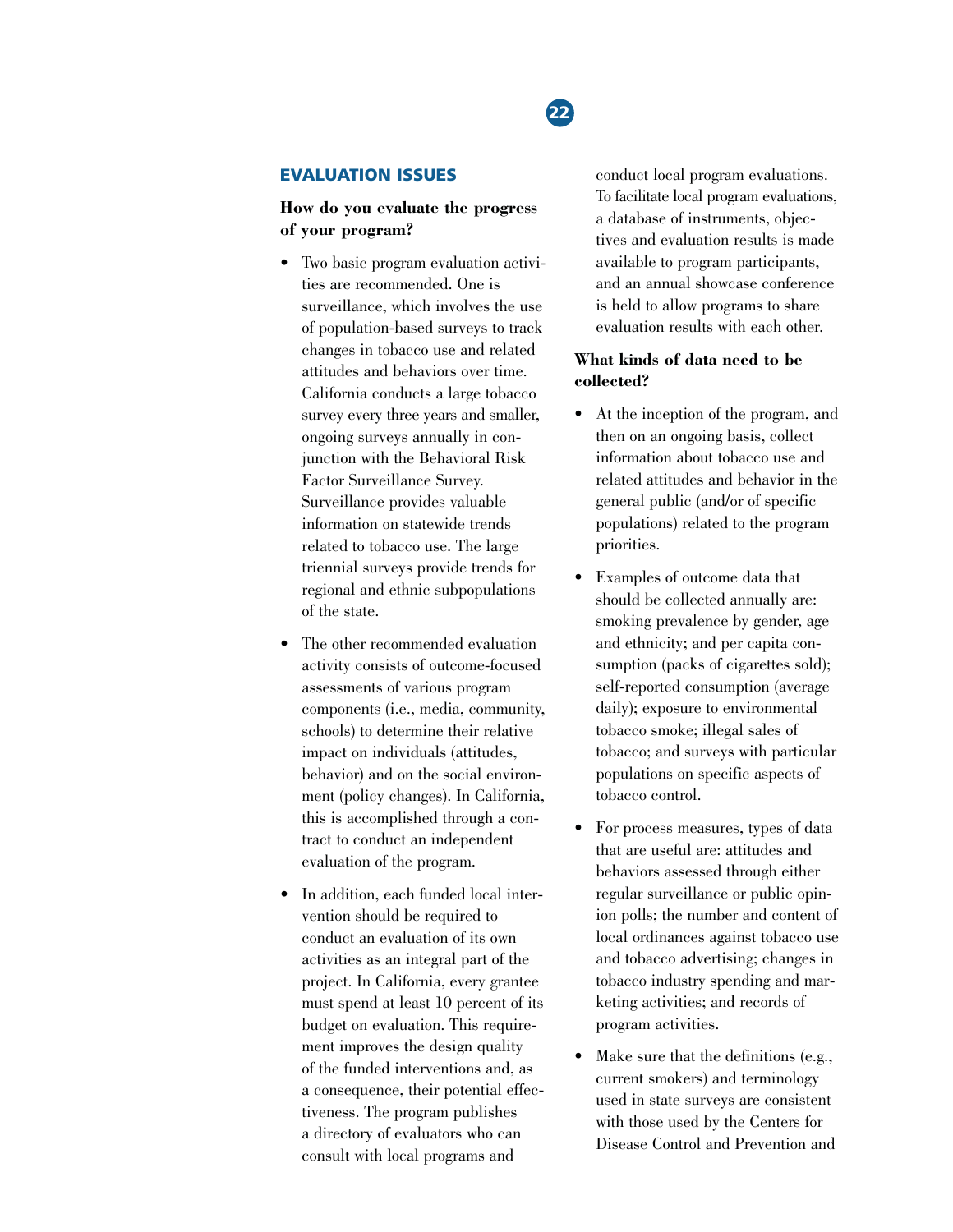the National Cancer Institute; otherwise results may not be comparable.

Use existing data whenever possible (for example, NHIS Monitoring the Future; Federal Trade Commission for industry advertising expenditures; State Board of Equalization for state and federal consumption figures; and other state tobacco control program data).

#### **MEDIA ISSUES**

#### **How does media fit into your program?**

- California's statewide media campaign is a key component of the program. It is a multi-million dollar paid television, radio, billboard and print advertising campaign that frames and supports the program's priority areas. It is focused on environmental rather than individual change, in keeping with the overall strategy of denormalizing tobacco use.
- Although the campaign is a key piece, media alone will not change norms or behavior. Alternatively, a program without media has no way to grab the public's attention and influence public opinion. Media is a necessary but not sufficient element of a comprehensive program. This fact cannot be over-emphasized.
- Media gives visibility to the larger campaign; in California, it is the primary way that tobacco issues are kept at the forefront of most people's awareness.
- Media frames the issues for the program and starts people talking about them. In this way, it supports the local tobacco control interventions.

#### **What are effective media strategies?**

- One strategy the California campaign has used consistently is to focus on secondhand smoke, which pulls in smokers and nonsmokers alike. Once people understand that secondhand smoke harms everyone, apathy begins to change into action.
- The other strategy is to raise people's awareness of the responsibility of the tobacco industry for tobaccorelated disease, and to expose the industry's manipulative tactics (as with the "Invasion of the Tobacco People" radio ad, which exposed the presence of tobacco industry "hired guns" brought in to oppose local efforts to address the secondhand smoke issue).
- These key media strategies support the Program's primary priority areas: to reduce the effects of secondhand smoke, and to counteract the influence of the tobacco industry.
- California's media campaign is professionally produced so that the program's powerful concepts and critical messages compete favorably with the multitude of other ads people are exposed to. A poor quality, amateurish ad will not grab the viewer's attention.
- Health-effects messages have little impact. People know the consequences of using tobacco, and they tend to tune out ads that do no more than remind them that smoking causes cancer.
- New ads must be in constant development, and should use the latest legitimate facts and figures-for example, quotes from tobacco industry documents or new scientific revelations.

*Media is a necessary but not sufficient element of a comprehensive tobacco control program.* 

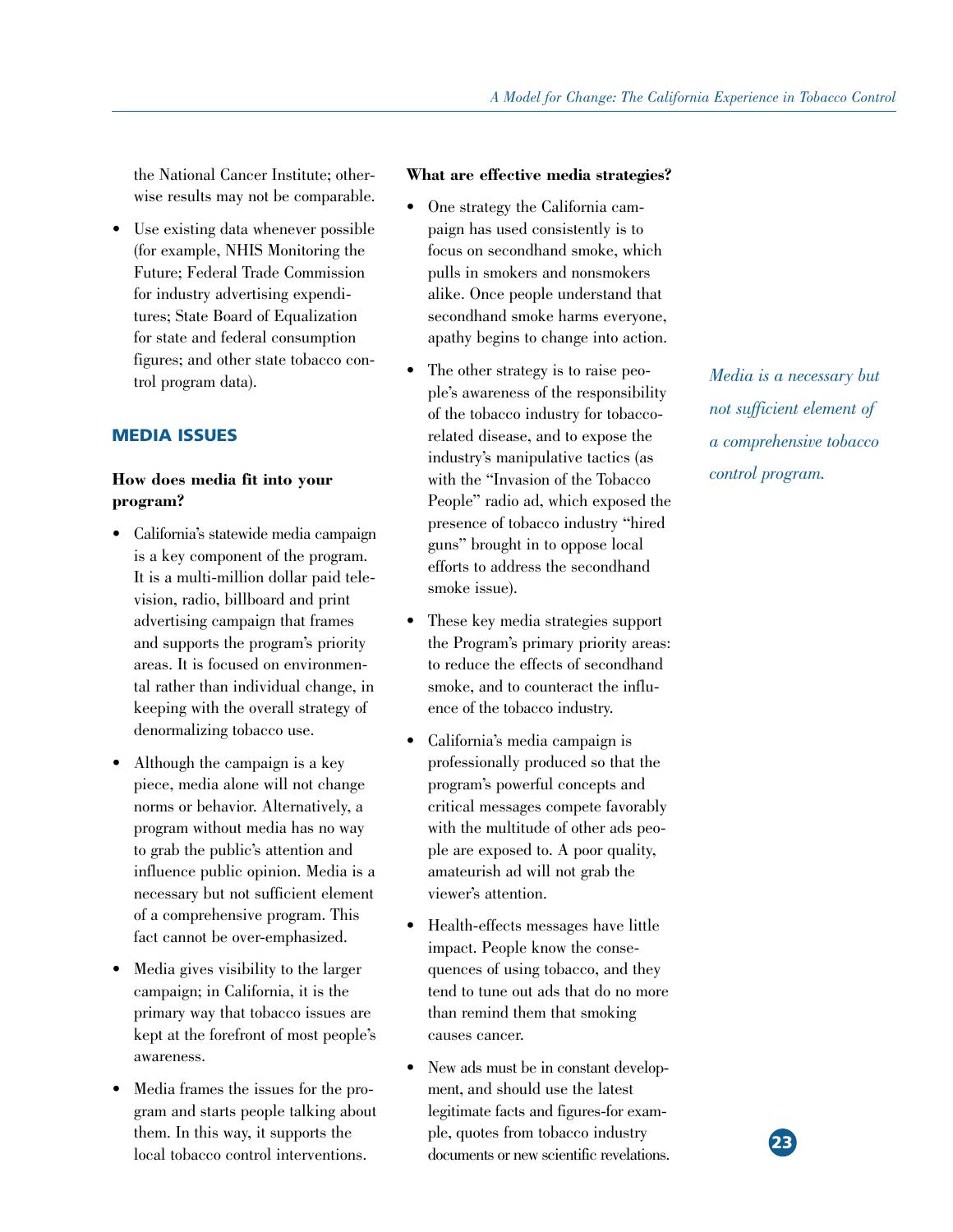*Really effective ads move people emotionally. If media makes the viewer feel good, it's not doing its job.* 

- Decisions about the creation of new ads and what ads to place should be made by program staff, or at least in close consultation with them, and be based solely on their effectiveness in terms of public health. The approval process needs to be flexible and provide for rapid decision-making. This
	- is important because the media environment changes rapidly and ad ideas or executions can quickly become passé. In addition to providing for timely development of ads, this will keep the media campaign on track with the overall program strategies and help maximize the potential synergy between coordinated media and local programs activities.
- As the ad concepts are being developed, continue to test them out through focus groups of the population the ad is targeting.
- Each event, promotion, press release, and commercial needs to be focused on moving the continuum toward a smokefree society. Clever ads or public relations activities that are entertaining but strategically off target are a waste of precious resources.
- It is important to introduce new ads and retire old ones in order for the campaign to sustain an unflagging freshness and novelty. However, it is also important to moderate the expenditure of available media funds on the production of new ads and maximize the funds available for the placement of ads. Using ads developed by other states can help minimize production expenditures.

## **24**

#### **Do you use public service announcements or paid ads?**

- California uses paid ads so that there are enough exposures of the messages to have an effect on awareness and behavior. Paid television and radio ads are placed in prime time to capture the largest audience, and billboards are placed in areas of high traffic and where their messages will have the greatest impact. Placement is handled by advertising experts.
- Different rules apply to paid ads and public service announcements. Because most states that conduct anti-tobacco advertising campaigns share their ads with other states via the Centers for Disease Control and Prevention media resource center, it is best to negotiate maximum flexibility with talent, with full buyout when possible, at the time ads are developed.

#### **How should local programs use media?**

Local programs may hire their own advertising agencies to conduct a local media campaign that is coordinated with the statewide campaign. In the first years of California's program, local programs concentrated on building their own infrastructure and goals, while the statewide media campaign provided technical assistance on how to do media. As the local programs have matured, they have been encouraged to develop local media to address their priority issues.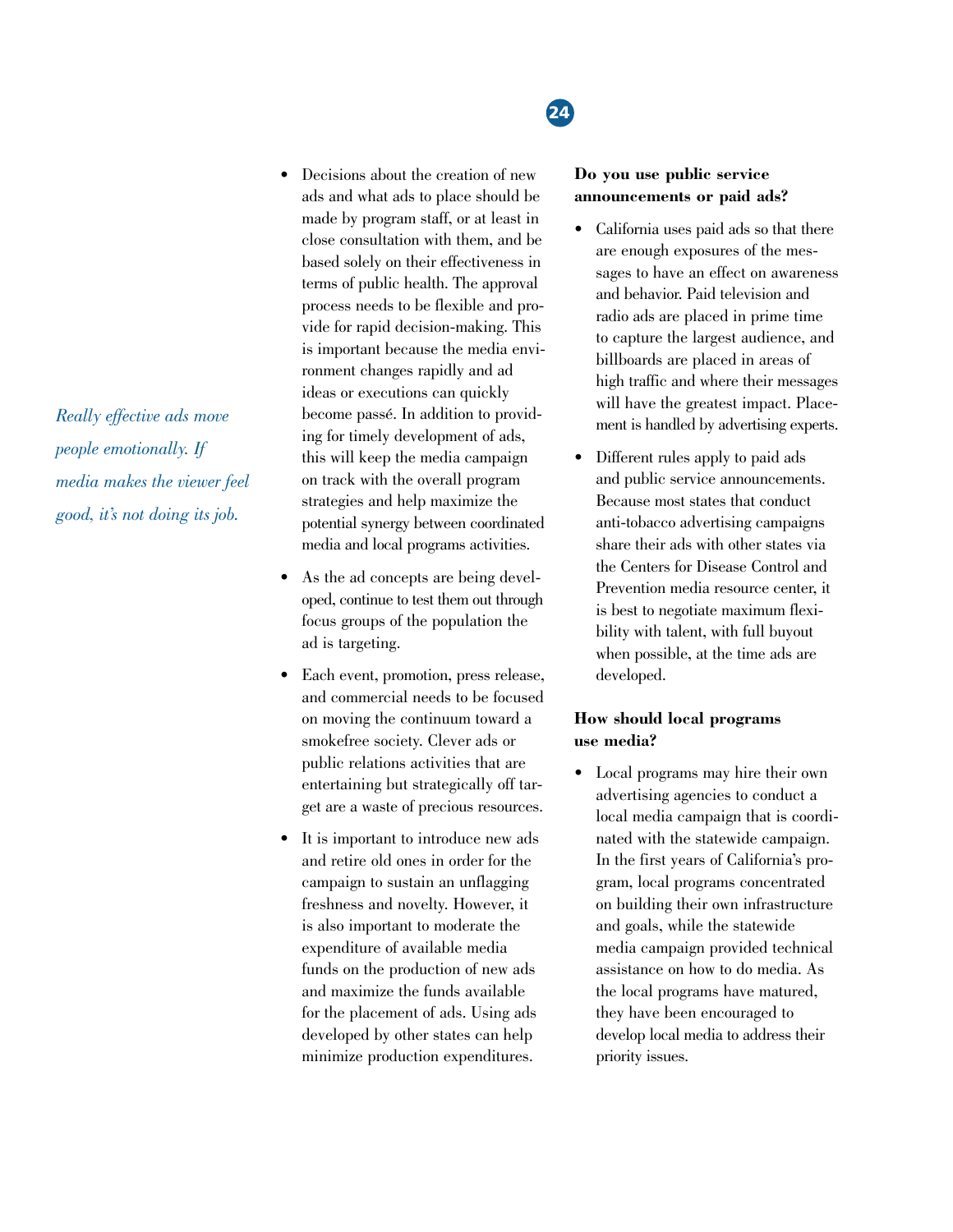- Local programs are also given technical assistance and materials such as press kits to conduct their own media events synchronized with statewide efforts.
- Regions are organized around media markets and may design and carry out media campaigns to meet the collaborative needs of their regional programs.

#### **What should we look for when we hire an ad agency?**

- First, there must be no conflict of interest for the agency—it must have no connection with the tobacco industry.
- The ad agency must be willing to work in partnership with the public health agency and to create messages that are in line with the tobacco control program's goals. Program staff need to make sure that creative ideas stay on target with the program's strategic goals.
- Qualifications for the agency should be a history of social marketing, a size that is comparable to the media contract budget, and an understanding of (and passion for) tobacco control

issues. The agency should also be aware that the general public and the tobacco industry will have strong responses to the campaign, and that the process may be highly political.

#### **How do you use your public relations agency?**

- The public relations component of the media campaign is part of the glue that holds the Program together. It provides materials that help all projects speak with one clear voice. It also helps frame issues, develops talking points for response to "hot" issues, and does crisis intervention.
- In California, the public relations component conducts training and technical assistance for local and community programs on such topics as message development, how to conduct a press conference or act as an effective spokesperson. The contractor also produces newsletters, creates press kits around specific events, photographically documents local events, and operates an antitobacco education van which is made available for use by local programs at public events.

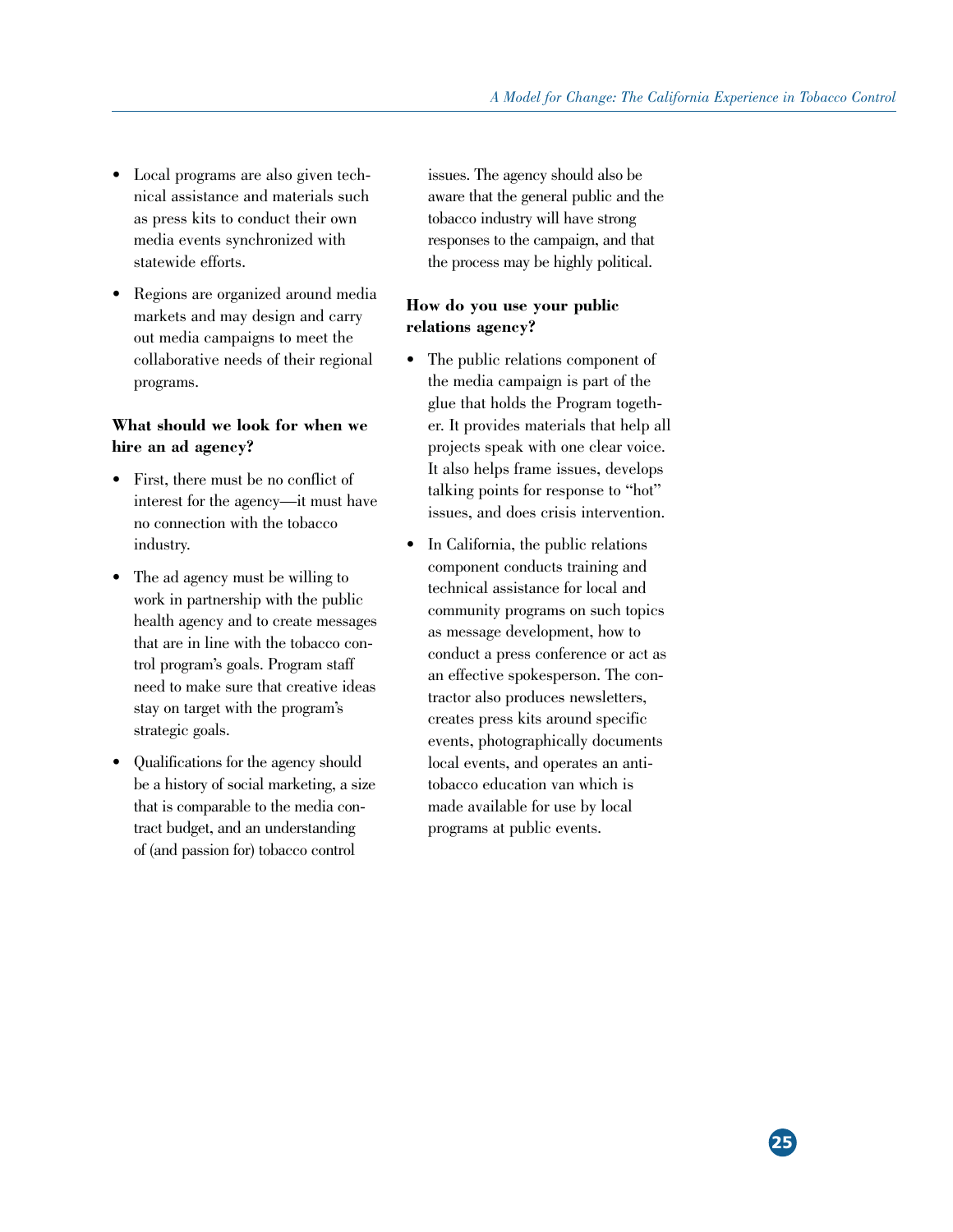## **CONCLUSION**

**CONCLUSION**<br>Tobacco control advocates wo<br>passionate belief in their work<br>for tools to vanquish AIDS<br>perfectly-crafted tobacco control Tobacco control advocates worldwide have in common a passionate belief in their work, similar to those who fight for tools to vanquish AIDS and cancer. The most perfectly-crafted tobacco control program will still not be successful if it lacks a fundamental belief in the battle.

*What's the most important piece of advice we could give? You must be bold and work with unafraid passion!* 

California has characterized its decision to take on the tobacco industry as engaging in a David and Goliath battle, where spirit and will make up for size and power. A battle where opponents are mismatched and the stakes are high requires a willingness by advocates to be bold and take risks. There must be a sense of shared mission, commitment and values among program staff, and these must be communicated clearly and frequently to the entire statewide network. Victories must be celebrated, and losses must be shared. Program

staff must be dedicated to supporting and empowering community mobilization, and also have the good sense to not get in the way of the resulting movement.

State government is not known for these qualities. But without the element of human commitment, a statewide infrastructure, sophisticated program elements and glossy media messages are empty, and cannot succeed in creating a nation free from tobacco addiction.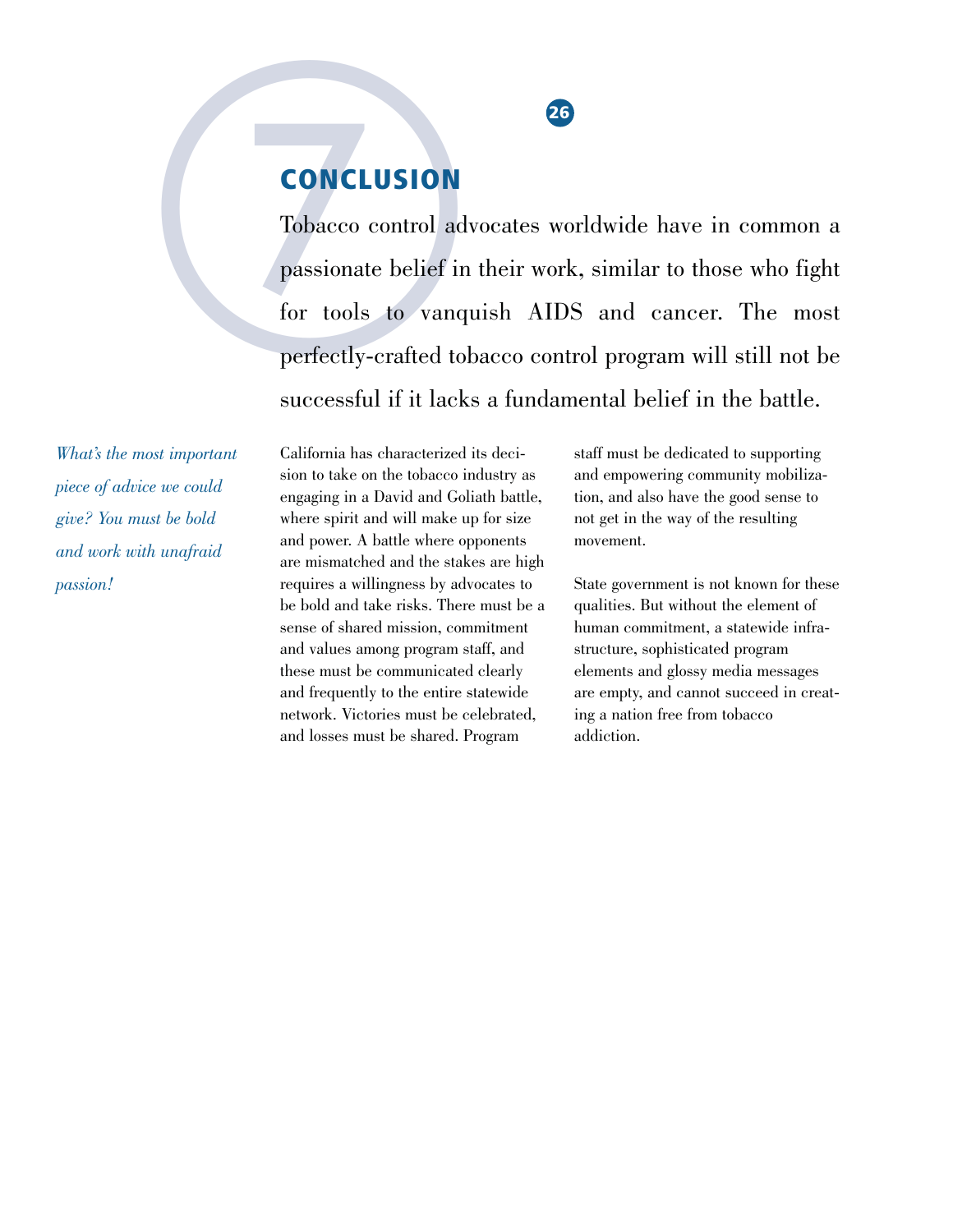**27** 

## **FURTHER READING**

FURTHER READIN<br>Bal, D.G., Russell, C., Motylewski,<br>Stevens, C., Johnson, M.D., Shimiz<br>and Palmer, C. (1995). The Califor<br>tobacco control program: Lessons<br>learned. In Slama, K. (ed.), *Tobacco*<br>*Health*. New York: Plenum Pr learned. In Slama, K. (ed.), *Tobacco and Health.* New York: Plenum Press. Bal, D.G., Russell, C., Motylewski, C., Stevens, C., Johnson, M.D., Shimizu, R., and Palmer, C. (1995). The California

> California Center for Health Improvement (March 1996). *Policy Brief. Policy Improving Health: California's Anti-Tobacco Strategy.* Sacramento: California Center for Health Improvement.

> California Center for Health Improvement (May 1997). *Tobacco-Free Policies: An Update.* Sacramento: California Center for Health Improvement.

Independent Evaluation Consortium (1998). *Final Report of the Independent Evaluation of the California Tobacco Control Prevention and Education Program: Wave I Data, 1996-1997.*  Rockville, MD: The Gallup Organization.

National Cancer Institute (1988). *Standards for Comprehensive Smoking Prevention and Control.* Bethesda: National Cancer Institute.

Pierce, J.P., Gilpin, E.A., Emery, S.L., White, M.M., Rosbrook, B, and Berry, C.C. (1998). Has the California Tobacco Control Program reduced smoking? *Journal of the American Medical Association*, *280*(10), 893-899. Pierce, J.P., Gilpin, E.A., Emery, S.L., Farkas, A.J., Zhu, S.H., Choi, W.S., Berry, C.C., Distefan, J.M., White, M.M., Soroka, S, Navarro, A. (1998). *Tobacco Control in California: Who's Winning the War? An Evaluation of the Tobacco Control Program, 1989-1996.* La Jolla, CA: University of California, San Diego.

Tobacco Education and Research Oversight Committee (1997). *Toward a Tobacco-Free California: Renewing the Commitment, 1997-2000.* Sacramento: California Department of Health Services, Tobacco Control Section.

Tobacco Education and Research Oversight Committee (1995). *Toward a Tobacco-Free California: Mastering the Challenges, 1995-1997.* Sacramento: California Department of Health Services, Tobacco Control Section.

Tobacco Education Media Campaign (May 1998). *Media Update.* 

Wallack, L., Dorfman, L., Jernigan, D., Themba, M. (1993). *Media Advocacy and Public Health.* Thousand Oaks, CA: Sage Publications.